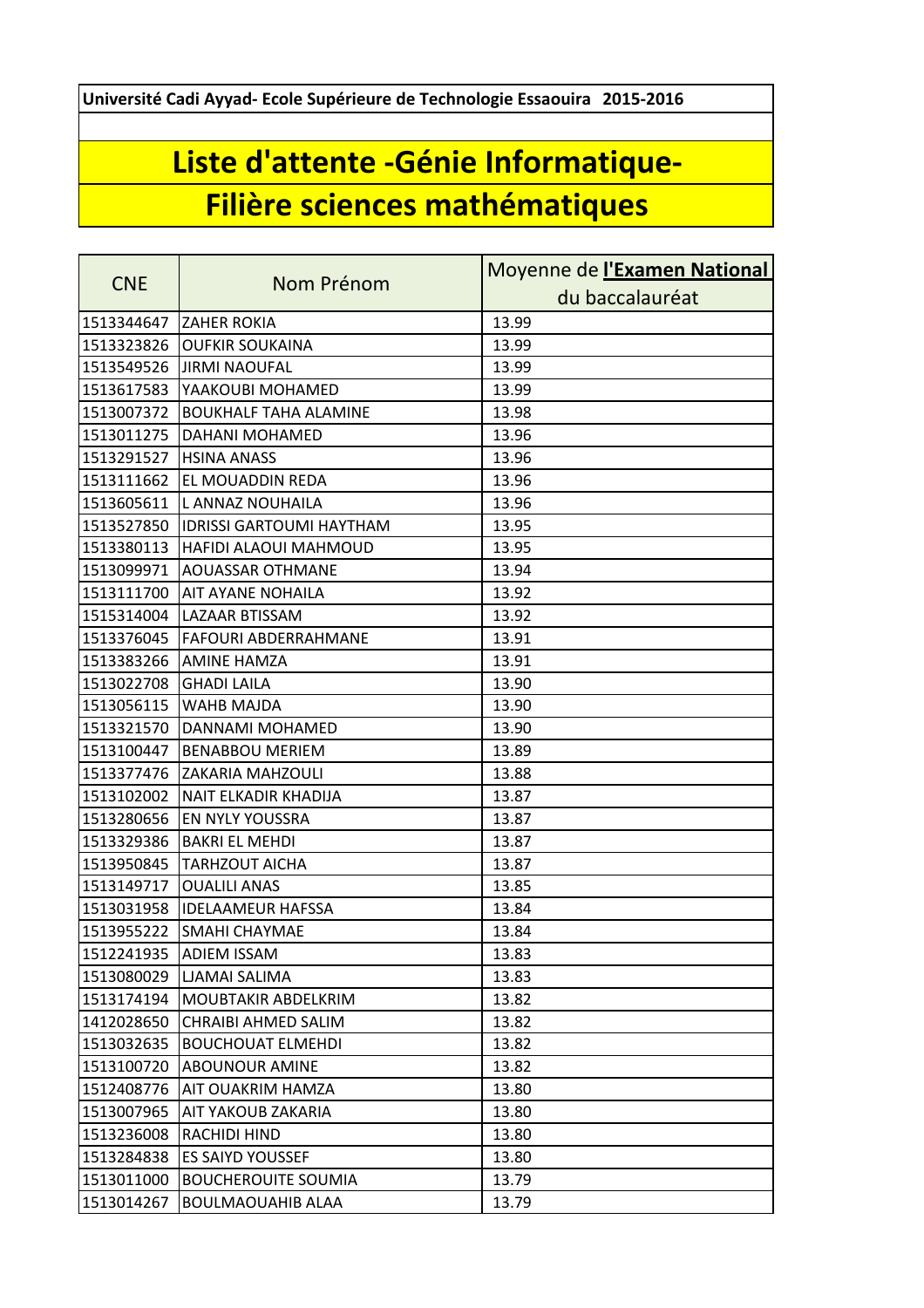| 1513549760 | <b>DEBBAJ MANAL</b>      | 13.79 |
|------------|--------------------------|-------|
| 1513036793 | <b>CHALKHA MOUAD</b>     | 13.79 |
| 1513270636 | <b>BENABDELLAH AYOUB</b> | 13.78 |
| 1412028625 | AZERGUI OUSSAMA          | 13.78 |
| 1513348674 | EL ZAZOULI NOUHAILA      | 13.78 |
| 1513030939 | <b>BOUKANE MOUJAHID</b>  | 13.77 |
| 1513227704 | NEDDAY ASMAE             | 13.76 |
| 1513020987 | AIT TOUHAMI SABAH        | 13.74 |
| 1513037940 | <b>DEHBI ILYAS</b>       | 13.74 |
| 1513283245 | EL BATOUNI SAID          | 13.73 |
| 1513285337 | <b>NIAGUI ABDELILAH</b>  | 13.73 |
| 1513375568 | DOUMA MOHAMED            | 13.73 |
| 1513384793 | YACOUTI ZAYD             | 13.73 |
| 1513345550 | RADOUANI OTHMANE         | 13.73 |
| 1513055700 | ELOUARRAT ILHAM          | 13.72 |
| 1513851512 | BEZZA FATIMA ZOHRA       | 13.72 |
| 1513237697 | <b>BOURBGA ZAKARIA</b>   | 13.71 |
| 1513231853 | <b>MRICHA OMAR</b>       | 13.70 |
| 1513100547 | YADDAS IMANE             | 13.70 |
| 1513004124 | NADARA MOUNIA            | 13.68 |
| 1513193988 | BENDAOUD MARIAM          | 13.68 |
| 1513001009 | <b>ELMOUSSAID ANIR</b>   | 13.67 |
| 1513073030 | <b>MOUJAHID AYOUB</b>    | 13.67 |
| 1513245415 | EL OUARRADI ZINEB        | 13.67 |
| 1513149677 | LALAMI ABDELHAKIM        | 13.66 |
| 1513154134 | EL GHMARI HAMZA          | 13.66 |
| 1513283342 | N FAOUI ASMAE            | 13.65 |
| 1513006987 | <b>TALAL OUMAIMA</b>     | 13.65 |
| 1513242681 | <b>BOUAB IMANE</b>       | 13.65 |
| 1513947308 | <b>BELBCHIR OTHMANE</b>  | 13.65 |
| 1513329226 | KHAY OUSSAMA             | 13.64 |
| 1513379380 | <b>BOUAYAD OMAR</b>      | 13.64 |
| 1513320061 | <b>RAIS OMAR</b>         | 13.63 |
| 1513606503 | <b>EL FITAH MARIEM</b>   | 13.63 |
| 1513003695 | <b>BOUDRARI FADOUA</b>   | 13.62 |
| 1513196715 | <b>IDARI MOHAMED</b>     | 13.62 |
| 1513000119 | <b>OUNASSAR JAOUAD</b>   | 13.61 |
| 1513239977 | <b>DOUFIK MOHAMED</b>    | 13.61 |
| 1513807144 | <b>NAJI HAKIMA</b>       | 13.60 |
| 1513936245 | EL MISSAOUI RIDA         | 13.60 |
| 1513000644 | MAAZOUZ HASNAE           | 13.59 |
| 1513380326 | <b>BENNIS MOURAD</b>     | 13.59 |
| 1513245427 | <b>OURIGA KHAOULA</b>    | 13.58 |
| 1513003723 | <b>BERHMANI OUSSAMA</b>  | 13.57 |
| 1513337656 | <b>NAJI OUSSAMA</b>      | 13.57 |
| 1513099529 | LALAOUI RHALI ANASS      | 13.56 |
| 1513194160 | ELBANNAOUY ABDELHAK      | 13.55 |
| 1412555920 | <b>SOUFIYAN MELHOUF</b>  | 13.54 |
| 1513682685 | HAOUTI OUMAYMA           | 13.54 |
| 1513853707 | <b>KOREDA HOUDA</b>      | 13.54 |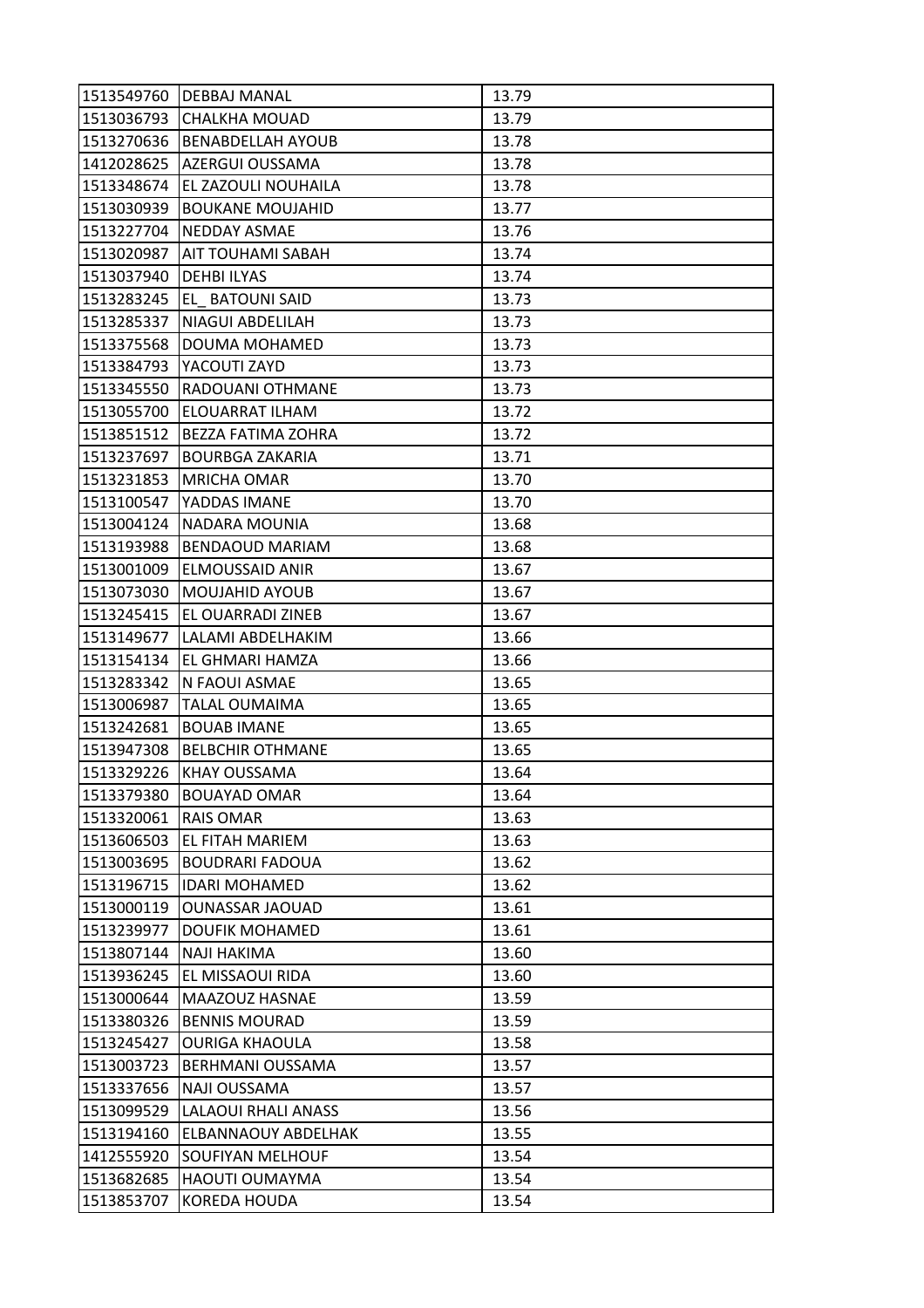| 1513331117 | <b>MOUDAFFAR TAHA</b>        | 13.54 |
|------------|------------------------------|-------|
| 1513154240 | <b>SABIR NAJWA</b>           | 13.53 |
| 1513605725 | KHALILI FATIMA ZAHRA         | 13.53 |
| 1513196805 | EL OUAFI MARIAM              | 13.52 |
| 1412876271 | <b>MOUADILI HAJER</b>        | 13.51 |
| 1513080007 | AOUINATOU OUSSAMA            | 13.51 |
| 1513354885 | <b>AROUBITE SABRINE</b>      | 13.51 |
| 1513619555 | <b>BOUAZZA SAID</b>          | 13.51 |
| 1513229580 | AZZAZ OUMAIMA                | 13.50 |
| 1412227730 | <b>MEBCHOUR RACHIDA</b>      | 13.50 |
| 1512051394 | AJJA OULAYA                  | 13.49 |
| 1513154230 | <b>EL TOUSY SALAH EDDINE</b> | 13.48 |
| 1513333968 | KHALDI YASSINE               | 13.48 |
| 1513334646 | <b>GHAOUI AYOUB</b>          | 13.48 |
| 1513027767 | EL GAMOUS LOUBNA             | 13.48 |
| 1513073033 | IFRIFRA AYYOUB               | 13.47 |
| 1513537852 | <b>SHABI HIBA</b>            | 13.47 |
| 1513807351 | <b>FARSSI BOUTAINA</b>       | 13.47 |
| 1513000897 | <b>BATAAL WISSAM</b>         | 13.47 |
| 1513013738 | <b>BELLA AYOUB</b>           | 13.47 |
| 1513091579 | AGNAGAYE KAWTAR              | 13.46 |
| 1513875752 | <b>BEKKAOUI SAFAA</b>        | 13.46 |
| 1513037728 | BENSLIMANE NOURELHOUDA       | 13.46 |
| 1513041930 | <b>AJAITE SOUFIANE</b>       | 13.45 |
| 1513947360 | <b>BAQQALI HASSANI HOUDA</b> | 13.45 |
| 1513231953 | EL MAJDOUB MARIA             | 13.45 |
| 1513100139 | <b>DAOUDI MERYAM</b>         | 13.44 |
| 1513108956 | <b>BOUTALMAOUINE NOUH</b>    | 13.42 |
| 1513363983 | <b>TOUIL ZAKARIA</b>         | 13.42 |
| 1513026409 | EL MESLOUTI FATIMA EZZAHRA   | 13.42 |
| 1513100595 | IAAOUNI MOHAMED              | 13.42 |
| 1513546118 | <b>GRAOUA MARWANE</b>        | 13.42 |
| 1513068237 | MAAMORI ABDERRAZZAQ          | 13.41 |
| 1513077510 | <b>ELHILA HANANE</b>         | 13.41 |
| 1513378836 | <b>HARZAFI MANAL</b>         | 13.41 |
| 1412351153 | ELAKROUDI FATIMA ZAHRA       | 13.40 |
| 1513087490 | BENOUAZIZ FATIMA EZZAHRA     | 13.40 |
| 1513348647 | ABOURABIA SALMA              | 13.40 |
| 1513080016 | BENTATA ZAKARIA              | 13.40 |
| 1513766085 | <b>BERRIANE ACHRAF</b>       | 13.40 |
| 1513279123 | <b>HARRACH MOHAMED</b>       | 13.39 |
| 1513353493 | AZZEDDINE EL BAHI            | 13.39 |
| 1513935764 | LAMRANI ALAOUI ABDERRAHMAN   | 13.39 |
| 1412243141 | <b>OUMAIMA BENTIFOUR</b>     | 13.38 |
| 1513016365 | <b>KHOUSSI YOUNES</b>        | 13.38 |
| 1513366750 | <b>SMIDI AMINE</b>           | 13.38 |
| 1412242047 | <b>RAFI FADOUA</b>           | 13.37 |
| 1513068181 | <b>HAMMOUDI SARA</b>         | 13.37 |
| 1513281773 | SDOUQI IMANE                 | 13.37 |
| 1513239379 | ZAHIDI AHMED                 | 13.36 |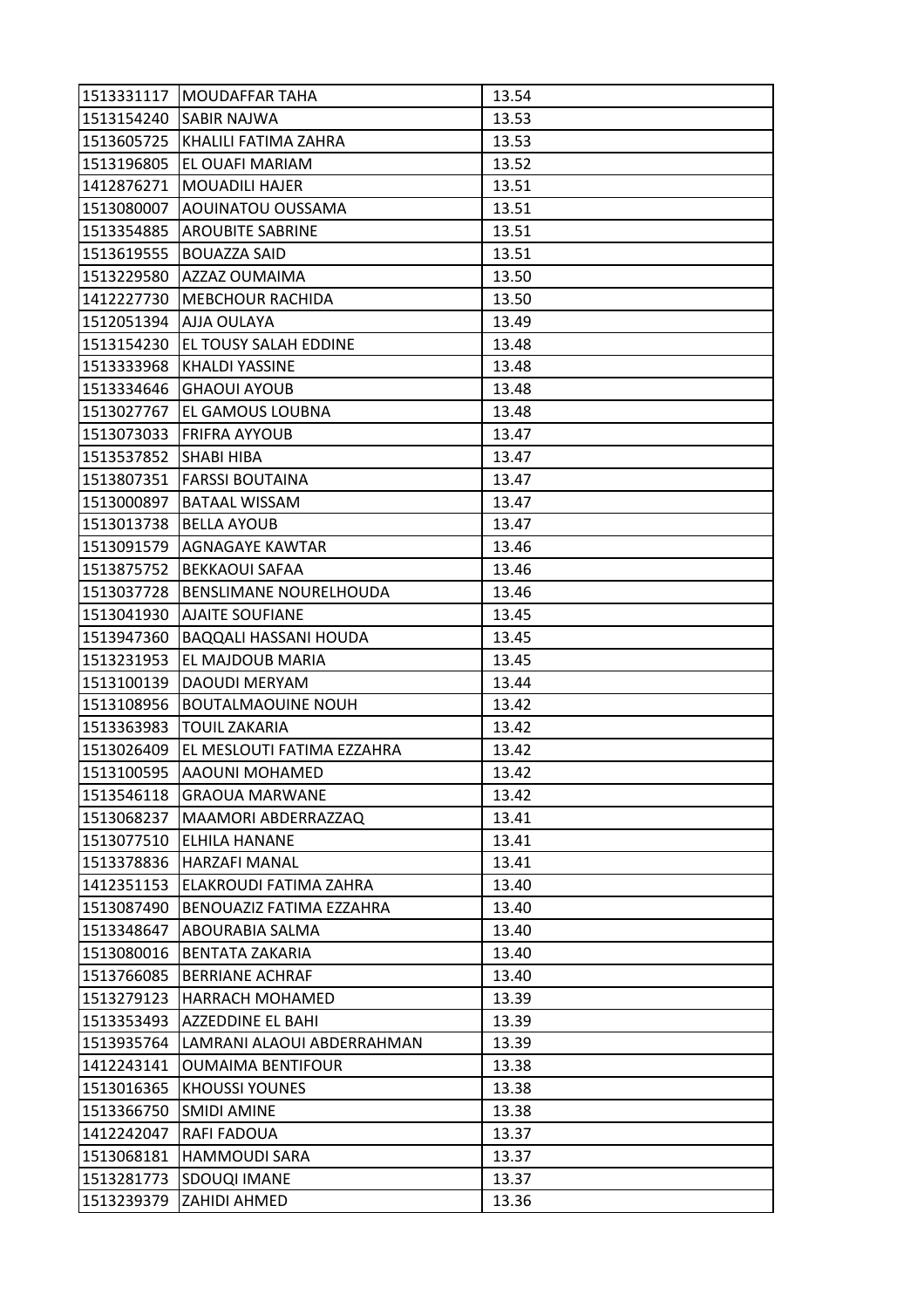| 1513329395 | <b>SAHEL WISSAL</b>         | 13.36 |
|------------|-----------------------------|-------|
| 1513153803 | <b>BENNANE IBTISSAM</b>     | 13.35 |
| 1513013146 | <b>OUBARKA MOHAMED</b>      | 13.34 |
| 1513028472 | DYN YOUSSEF                 | 13.34 |
| 1513788232 | KHARRAJI MOHAMED            | 13.34 |
| 1513944618 | EL BELDI ANASS              | 13.34 |
| 1513365567 | MOUTTAKI ELMEHDI            | 13.33 |
| 1513532215 | KHALLOUQI IBTISSAM          | 13.33 |
| 1513048794 | <b>BOUSAID AYOUB</b>        | 13.32 |
| 1513745070 | <b>BENNIS GHIZLANE</b>      | 13.30 |
| 1513956262 | HAMDAOUI HOUSSAM            | 13.30 |
| 1513111726 | <b>NAJIB DOHA</b>           | 13.29 |
| 1513534291 | <b>AHMINE DOHA</b>          | 13.28 |
| 1513944576 | <b>ZIBOUT MEHDI</b>         | 13.28 |
| 1513000679 | ILAGUIR IKRAM               | 13.27 |
| 1513010574 | <b>BEN MOUHOU FATIMA</b>    | 13.26 |
| 1513282123 | <b>SENNI YOUSSEF</b>        | 13.26 |
| 1513244373 | EZZEROUALY EL HASSANE       | 13.26 |
| 1513931435 | ELAMRAOUI SHAYMAE           | 13.25 |
| 1513066382 | <b>CHARRADA SALAH</b>       | 13.24 |
| 1513173946 | MAZIANE MOHAMED AMINE       | 13.24 |
| 1513552260 | EL HADRI CHAIMAE            | 13.23 |
| 1513027715 | ERRAMI MOUAAD               | 13.23 |
| 1513328934 | <b>CHAKRI IMANE</b>         | 13.22 |
| 1513380641 | HAMMOURI CHAIMAA            | 13.22 |
| 1513023429 | RAOUI ABDELAZIZ             | 13.22 |
| 1513040194 | ZAIDOUHADDOU ISSAM          | 13.21 |
| 1513244007 | <b>FOUM NOUR EL HOUDA</b>   | 13.21 |
| 1513098865 | ANGOUD ADAM                 | 13.21 |
| 1513198005 | JELAIDI ANAS                | 13.21 |
| 1513290253 | <b>EL BARHOUMI ANAS</b>     | 13.21 |
| 1412248787 | ANAJJAR FATIMA AZZAHRA      | 13.20 |
| 1513004742 | EL MIKH MOHAMMED            | 13.20 |
| 1513011705 | LOUD SOUMAIA                | 13.20 |
| 1513236830 | <b>HADRI ZINEB</b>          | 13.20 |
| 1513285574 | <b>SBOULI JIHANE</b>        | 13.20 |
| 1513346661 | EZZAHI CHAIMAA              | 13.20 |
| 1513329328 | <b>JADIB LOUBNA</b>         | 13.20 |
| 1513352071 | ABOUL HROUZ HAMZA           | 13.20 |
| 1513187119 | AZELMAD HAMZA               | 13.18 |
| 1513006727 | EL KHETTARI OUMAIMA         | 13.18 |
| 1513001766 | <b>EL BOURKI ABDELHAKIM</b> | 13.17 |
| 1513068269 | EL BIYAZI OUAFA             | 13.17 |
| 1513225570 | EL HMIDI KAOUTAR            | 13.17 |
| 1513338040 | <b>BARRANE HAFSA</b>        | 13.17 |
| 1412070939 | <b>ABDELAZIZ BENCHEKH</b>   | 13.16 |
| 1412008050 | ID SAID ABDERRAHMANE        | 13.16 |
| 1513742773 | <b>ZRIRAK SARA</b>          | 13.15 |
| 1513024866 | <b>AKROUD TARIQ</b>         | 13.14 |
| 1513696235 | AOULADHAJ KAOUTAR           | 13.14 |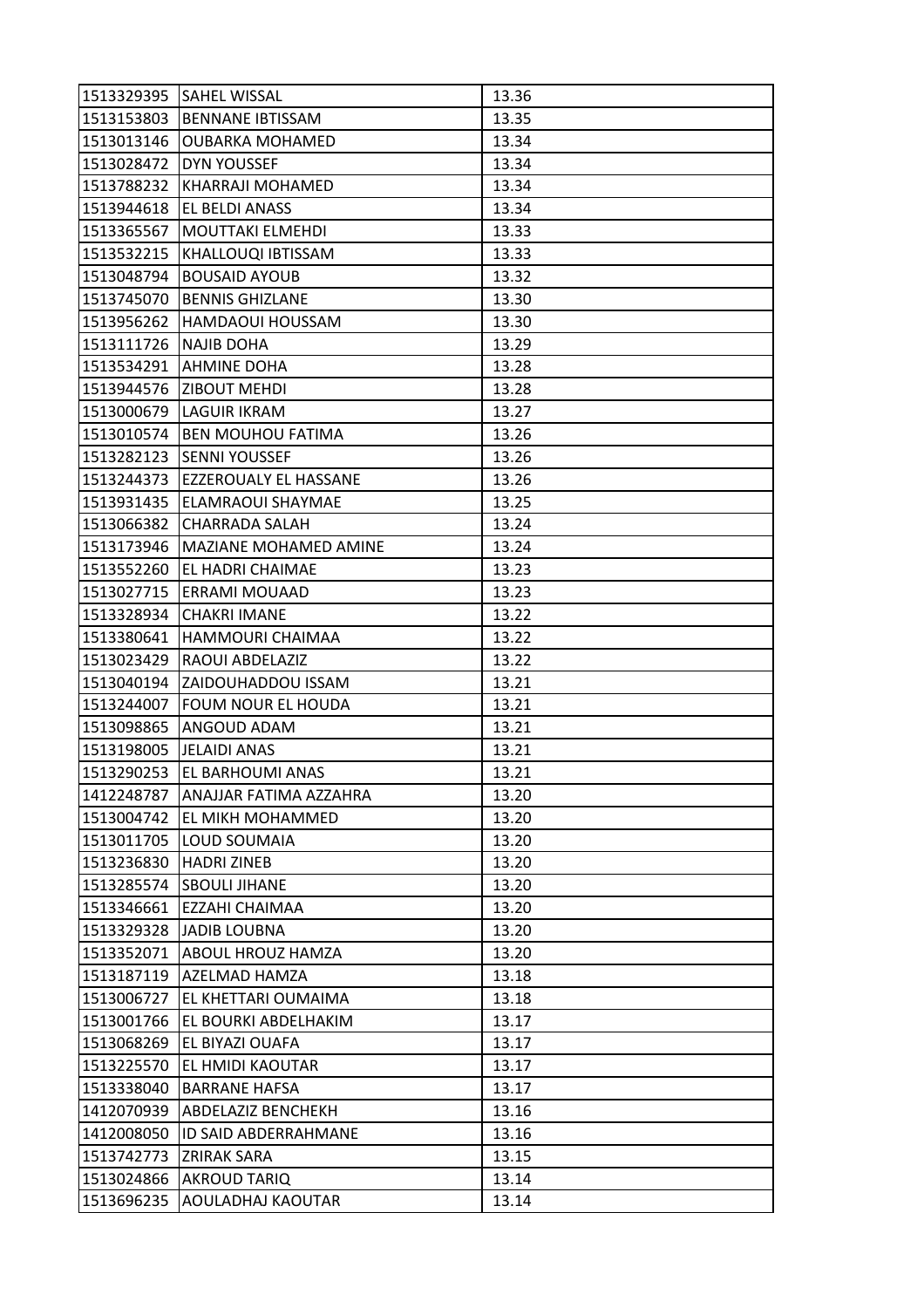| 1513935748 | <b>JEL MADANI ANASS</b>        | 13.14 |
|------------|--------------------------------|-------|
| 1513544252 | <b>EL BOUAMRAOUI AYOUB</b>     | 13.14 |
| 1513228227 | <b>NOUA ABDELLAH</b>           | 13.13 |
| 1513020521 | <b>MHANNI AYOUB</b>            | 13.12 |
| 1513032061 | BOUDARA ABDELKARIM             | 13.12 |
| 1513160433 | <b>BELKACHACH AMINE</b>        | 13.12 |
| 1513006681 | BEN MOUMMAD ALAE               | 13.12 |
| 1513098521 | <b>AALLAOUI SOUFIANE</b>       | 13.12 |
| 1513550832 | ZOUHAOUI MOHAMED               | 13.12 |
| 1513015252 | RIDOUAN AICHA                  | 13.11 |
| 1513101385 | RAFFAA MOHAMED HAITAM          | 13.11 |
| 1513099331 | EL HAMDANY RIM                 | 13.11 |
| 1513289846 | <b>JOUNAIDI NOUHAILA</b>       | 13.10 |
| 1512023749 | <b>BADAGUE MOUNIR</b>          | 13.10 |
| 1513338741 | <b>HAGGOUCHI NOUHAILA</b>      | 13.10 |
| 1513551094 | BEN HADDOU MOHAMED EL AMINE    | 13.10 |
| 1513196763 | RIFKI CHAIMAA                  | 13.08 |
| 1513351964 | EL HATTAB EL IBRAHIMI IBTISSAM | 13.08 |
| 1513153193 | <b>CHAALI WASSEL</b>           | 13.07 |
| 1513111609 | LAKHOUIMA NOUHAILA             | 13.07 |
| 1513544719 | LAKSIRI ABDELLAH               | 13.06 |
| 1513231541 | <b>IKHIBI SALMA</b>            | 13.05 |
| 1513033396 | <b>OUTIDRARINE MOHAMED</b>     | 13.04 |
| 1513079027 | KARAOUANI SOUFIANE             | 13.04 |
| 1513243718 | HANZAZ HAMZA                   | 13.03 |
| 1513701460 | <b>BOUKHRIT HATIM</b>          | 13.03 |
| 1513547003 | <b>KERROUMI MOHAMED AMINE</b>  | 13.02 |
| 1513006524 | <b>IDRISSI ABDELHAMID</b>      | 13.02 |
| 1513007375 | <b>OUZIZI ALAEDDINE</b>        | 13.01 |
| 1513056179 | EL FALEH MOHAMMED              | 13.01 |
| 1513936482 | <b>HAJJAJ OMAR</b>             | 13.01 |
| 1513154171 | <b>IMAM FATIMA EZZAHRAE</b>    | 13.01 |
| 1513775681 | LAADNANI MOHAMED AMINE         | 13.01 |
| 1513691087 | <b>ALLAMI SOUFIAN</b>          | 13.00 |
| 1513227519 | ARHAZZAL HAKIM                 | 12.99 |
| 1513252453 | <b>RACHDI CHOUAIB</b>          | 12.98 |
| 1513803845 | <b>AKKAOUI DNAN</b>            | 12.98 |
| 1513283071 | <b>BEN HADDOU HAMZA</b>        | 12.97 |
| 1513048656 | KASSOU SALMA                   | 12.96 |
| 1513068207 | LAFRIKHI HAMZA                 | 12.96 |
| 1513283267 |                                |       |
|            | MHAJJAR KHAOULA                | 12.96 |
| 1513349699 | KHOUMANE AYOUB                 | 12.96 |
| 1412076879 | YOUSSEF ID.BEN.IDDER           | 12.95 |
| 1513365278 | <b>RADID YOUNESS</b>           | 12.95 |
| 1513015823 | LAASSAM YASSIN                 | 12.93 |
| 1513068318 | ALAOUI DAHBI BADR              | 12.93 |
| 1513330690 | ELEMINE EL MOSTAPHA            | 12.93 |
| 1513026950 | JAOUAD OUMAIMA                 | 12.92 |
| 1513245958 | ALCABNANI HAJAR                | 12.92 |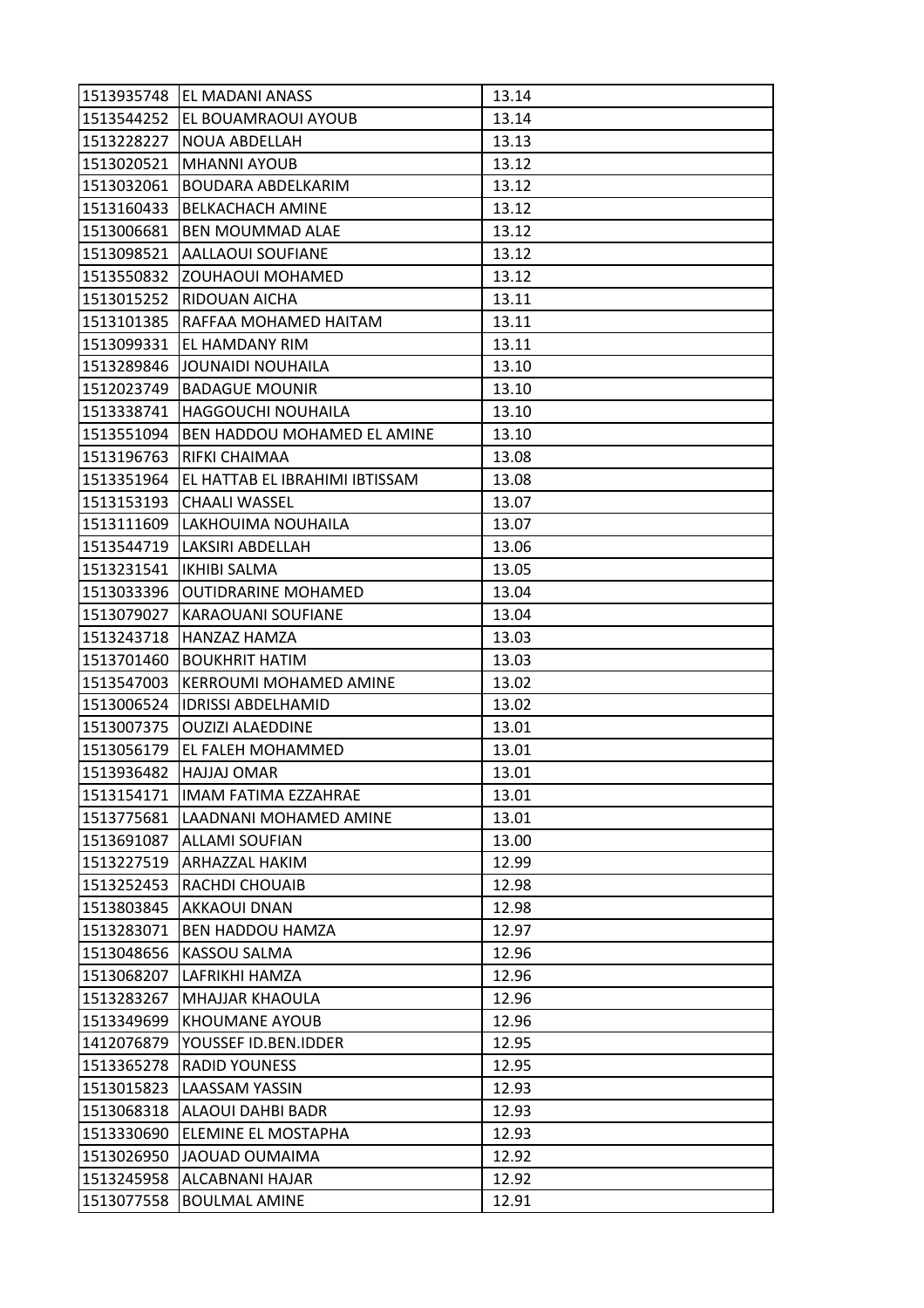| 1513933036 | IM GHARI FATIMA          | 12.91 |
|------------|--------------------------|-------|
| 1513242588 | EL MOTAOUAKKEL LATIFA    | 12.91 |
| 1412022722 | KHIZOU HAJAR             | 12.90 |
| 1513036959 | KHELFAOUI FATIMA         | 12.90 |
| 1513283066 | CHIHABI ASMAA            | 12.89 |
| 1513761359 | <b>KARROUAI KENZA</b>    | 12.89 |
| 1512025935 | <b>TIGUINT ISMAIL</b>    | 12.88 |
| 1513066052 | <b>BOUZIDI ANASS</b>     | 12.88 |
| 1513288375 | <b>HERRADI MOHAMMED</b>  | 12.88 |
| 1513100931 | <b>MOURAD RADIA</b>      | 12.88 |
| 1513552258 | <b>AJAOUTE HAKIM</b>     | 12.88 |
| 1513862541 | LAAMOURI MOHAMMED        | 12.86 |
| 1513935161 | EL ALAOUI OTHMANE        | 12.86 |
| 1513942132 | <b>FAOUZI KHALID</b>     | 12.86 |
| 1513931816 | ELALAOUI MOHAMED ALI     | 12.86 |
| 1513183773 | <b>MOUFID HAMZA</b>      | 12.85 |
| 1513186050 | AIT AZEROUAL OMAR        | 12.85 |
| 1513101395 | <b>OUTADA YASMINE</b>    | 12.85 |
| 1513074326 | <b>ZAOUIA OTHMANE</b>    | 12.84 |
| 1513173989 | <b>OUMOUHOU HAJAR</b>    | 12.84 |
| 1513014917 | <b>OUMAST AMINE</b>      | 12.84 |
| 1513171541 | HASSARI MOHAMED AMINE    | 12.83 |
| 1513324875 | <b>MALI AYOUBE</b>       | 12.83 |
| 1513352076 | <b>TATI SALMA</b>        | 12.83 |
| 1513228101 | RAJI ABDELGHAFOUR        | 12.82 |
| 1513348662 | <b>MOWGLI OTHMAN</b>     | 12.82 |
| 1515572117 | <b>KIDA SARA</b>         | 12.81 |
| 1513625628 | <b>EZZAHRAOUI YAHYA</b>  | 12.81 |
| 1513379682 | <b>JNAINI ABDELLAH</b>   | 12.80 |
| 1513006280 | <b>AKHSASSI WIAME</b>    | 12.79 |
| 1513283092 | <b>BOUABIDI SANAA</b>    | 12.78 |
| 1513369732 | <b>AGUNI MERIEM</b>      | 12.78 |
| 1513098666 | <b>BOUJROUF ASMA</b>     | 12.78 |
| 1513156002 | <b>SAFI ACHRAF</b>       | 12.78 |
| 1513379379 | <b>BIMEZZAGH ASMAA</b>   | 12.78 |
| 1513028448 | <b>SIKAL NABILA</b>      | 12.77 |
| 1513236265 | <b>ENNAKR BOUCHAIB</b>   | 12.77 |
| 1513012821 | EL KHALILI IBRAHIM       | 12.76 |
| 1412070971 | MOAAD ELBACHAR           | 12.75 |
| 1513005974 | YAGGOUR YOUSRA           | 12.75 |
| 1513101392 | <b>ZARIRY ZAKARIA</b>    | 12.75 |
| 1513020350 | <b>EL MAATAOUI ISFAW</b> | 12.74 |
| 1412248821 | EL OUAZZANI ABDELJABBAR  | 12.73 |
| 1513004114 | <b>BOUKINED YASSINE</b>  | 12.73 |
| 1513380050 | <b>FADLI ACHRAF</b>      | 12.73 |
| 1513525934 | AZIZ KHAOULA             | 12.72 |
| 1513365970 | <b>IDMBAREK MOHAMMED</b> | 12.71 |
| 1513541178 | <b>ALLOU SALMA</b>       | 12.71 |
| 1513100558 | <b>ZOUINEB CHADI</b>     | 12.71 |
| 1513380425 | KHACHABI YASSINE         | 12.71 |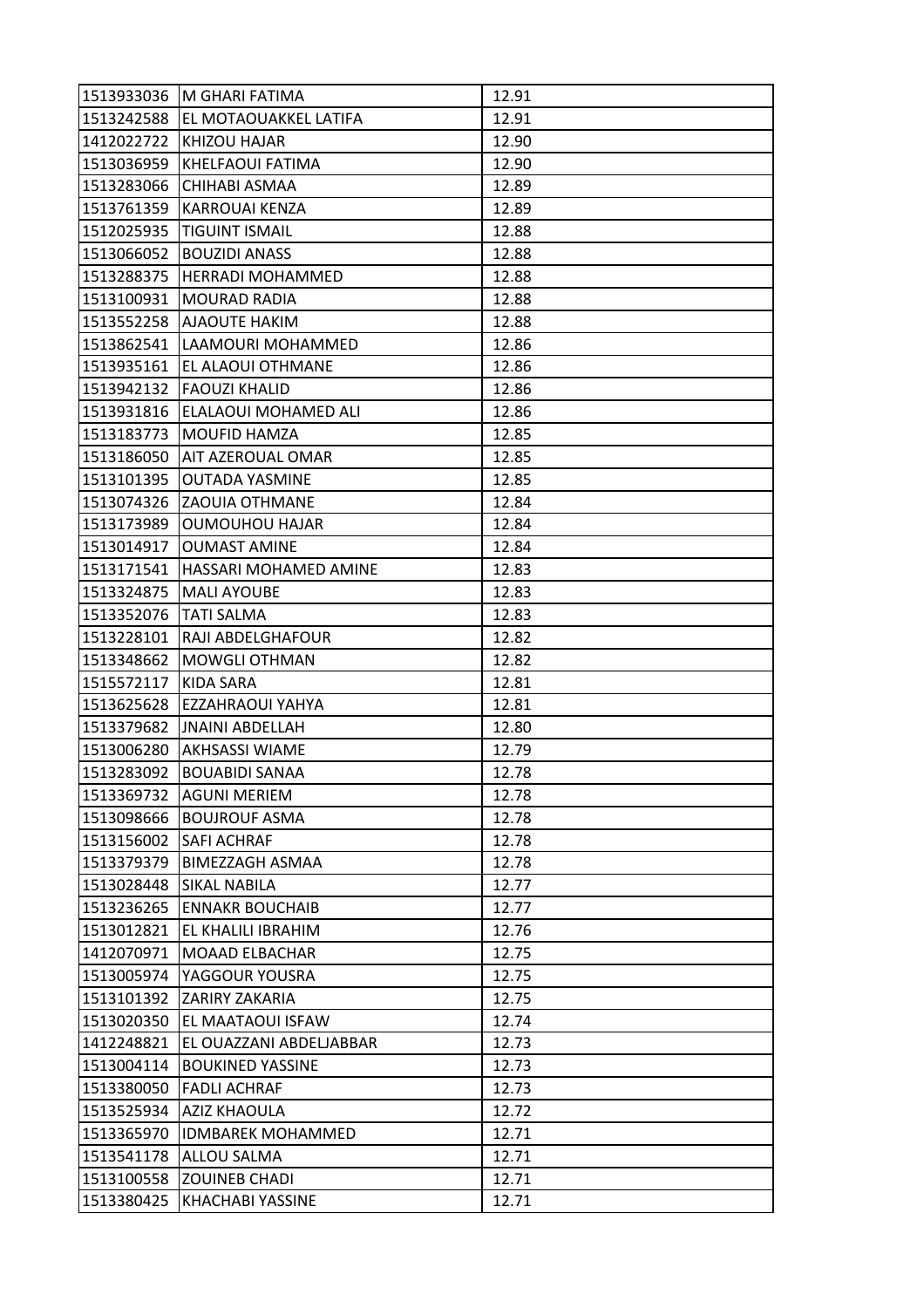| 1412385233 | <b>SABIRI MOUAD</b>            | 12.70 |
|------------|--------------------------------|-------|
| 1513250174 | <b>SARDI CHARAF</b>            | 12.70 |
| 1513323810 | <b>ADNANI ADNANE</b>           | 12.70 |
| 1513036161 | <b>CHEBAICHEB HASNA</b>        | 12.68 |
| 1513100950 | RAZKALLAH AMINA                | 12.68 |
| 1513005196 | ELABALLAOUI MUSTAPHA           | 12.67 |
| 1513008502 | <b>OUHOUNNOUS ZAYNAB</b>       | 12.67 |
| 1513544093 | <b>SLAOUITANE YASSINE</b>      | 12.67 |
| 1412286278 | KHARBOUCHI FATIMA EZZAHRAE     | 12.66 |
| 1513080017 | EL MOUSSAOUI ZAKARIA           | 12.66 |
| 1513037771 | DAD BADER EDDINE               | 12.65 |
| 1513352089 | <b>TALAAT IDRISSI SAAD</b>     | 12.65 |
| 1513375561 | HIMAFI HAFSA                   | 12.65 |
| 1512042413 | LKADI MOHAMED                  | 12.65 |
| 1513099338 | KABBADJ ABDELHAKIM             | 12.65 |
| 1513804676 | ACHBAR IBRAHIM                 | 12.64 |
| 1513242642 | <b>JBAIDA CHAIMAE</b>          | 12.64 |
| 1513193883 | HICHAMI OSSAMA                 | 12.63 |
| 1412151439 | <b>BOU OUIS WIAME</b>          | 12.62 |
| 1513087709 | <b>LOURIDI HOUDA</b>           | 12.62 |
| 1513935749 | <b>ARZIKI HAMZA</b>            | 12.62 |
| 1513372030 | LEMOUAKNI AZZEDDINE            | 12.62 |
| 1513048641 | <b>BENJLIOUEL BOUTAYNA</b>     | 12.61 |
| 1513152632 | <b>MAGNOUN CHAIMA</b>          | 12.61 |
| 1513375425 | ELHAJAMI IBTISSAM              | 12.61 |
| 1513381614 | RIDA ABDESSAMAD                | 12.61 |
| 1513333678 | LAMGHARI AMINE                 | 12.60 |
| 1513098224 | AIT TALEB OTHMANE              | 12.60 |
| 1513250089 | <b>NASSIRI SARA</b>            | 12.60 |
| 1513321926 | <b>JAMALEDDINE IMANE</b>       | 12.60 |
| 1512533448 | ILOUGUEMIHI IMANE              | 12.59 |
| 1512934074 | <b>HAMDAOUI YASSINE</b>        | 12.59 |
| 1513303425 | <b>ELKIHAL YOUNESS</b>         | 12.59 |
| 1513606448 | <b>AMIR KHADIJA</b>            | 12.59 |
| 1513870022 | <b>TAHA HIBA</b>               | 12.59 |
| 1513931679 | HAMDAOUI ALAOUI FATIMA EZZAHRA | 12.58 |
| 1513324857 | <b>BOUHADA HANANE</b>          | 12.57 |
| 1513537950 | KAOUKAB ZAKARIA                | 12.57 |
| 1512004750 | <b>ZARHOUNI HAMZA</b>          | 12.54 |
| 1512521267 | EL BARAKA ABDELHADI            | 12.54 |
| 1513068312 | <b>BADDI MOHAMMEDAMINE</b>     | 12.54 |
| 1513173956 | <b>ZOUID YOUNES</b>            | 12.54 |
| 1513363850 | <b>JABRANE WADIE</b>           | 12.54 |
| 1513158016 | <b>ABBASSI DOAE</b>            | 12.54 |
| 1513543914 | <b>MOHTARAM AMAL</b>           | 12.54 |
| 1513758779 | <b>MOUJAHED MERYAM</b>         | 12.53 |
| 1412081489 | <b>OUMAYMA ABOUTAYBI</b>       | 12.52 |
| 1513069611 | <b>ELHANI CHARAF</b>           | 12.52 |
| 1513099333 | EL HASNAOUI SALMA              | 12.52 |
| 1513100053 | AIT BEN HASSI YOUSSEF AMINE    | 12.51 |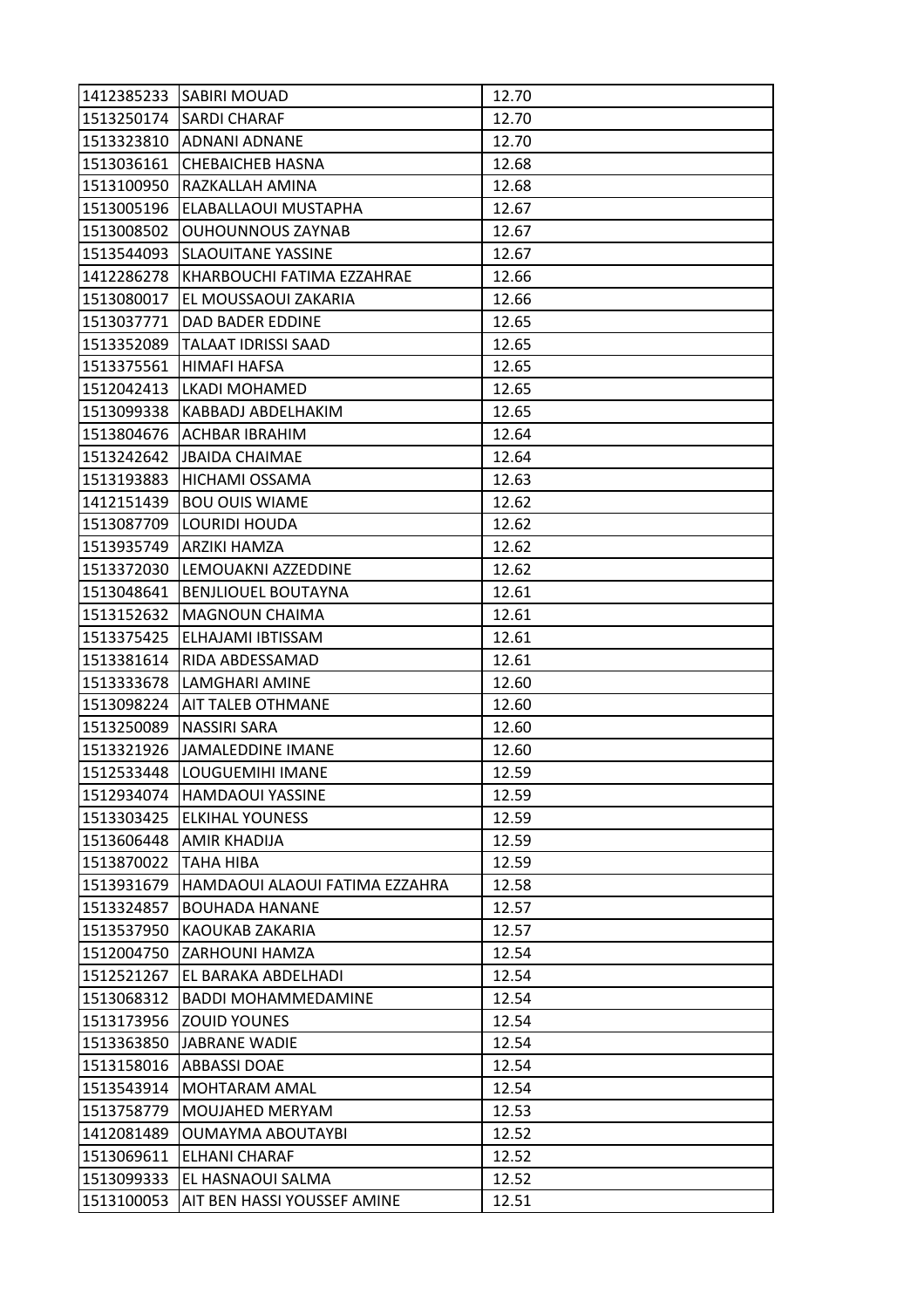| 1513842599 | <b>JATTAEB AYOUB</b>          | 12.50 |
|------------|-------------------------------|-------|
| 1513000354 | <b>BELMOKADEM HAMZA</b>       | 12.50 |
| 1513329455 | <b>RAKIB MERYEME</b>          | 12.50 |
| 1513051296 | <b>SDOUR RIDA</b>             | 12.49 |
| 1513276611 | EL OMARI KHALIL               | 12.49 |
| 1515183887 | <b>OUAZINE RIM</b>            | 12.49 |
| 1513068120 | RABAI YASSIR                  | 12.49 |
| 1513098647 | ARHANNAJ NIZAR                | 12.49 |
| 1513068769 | <b>KARIME MOHAMMED</b>        | 12.48 |
| 1513100144 | <b>GHALLABI HAMZA</b>         | 12.48 |
| 1412018043 | <b>ZOUIHER IMANE</b>          | 12.47 |
| 1513051088 | <b>HOUHOU ISMAIL</b>          | 12.47 |
| 1513070931 | LAMCHABBEK NAJOUA             | 12.47 |
| 1513077449 | <b>EL HNAOUI HAFSA</b>        | 12.47 |
| 1513319226 | <b>BIDAH AYMEN</b>            | 12.47 |
| 1513325992 | EL HADDOURY BADREDDINE        | 12.47 |
| 1513943575 | AAZIZ LHOUSSAIN WALID         | 12.47 |
| 1412075963 | ZAKARIA BELLOUCH              | 12.47 |
| 1513079558 | <b>BANOURI ACHRAF</b>         | 12.47 |
| 1513250083 | <b>ACHAGHOUGH AMINE</b>       | 12.47 |
| 1513329573 | <b>BOUJIDA YASSINE</b>        | 12.47 |
| 1513073426 | <b>HAKIK ACHRAF</b>           | 12.46 |
| 1513549581 | <b>DAOUDI SOUFIANE</b>        | 12.46 |
| 1513242495 | <b>ELKAHILI MANAL</b>         | 12.45 |
| 1412377351 | <b>OMARY LAILA</b>            | 12.43 |
| 1513031327 | <b>FRIGINI AYOUB</b>          | 12.43 |
| 1513389999 | RAMZI BASMA                   | 12.43 |
| 1513552399 | <b>MEJDOUBI ACHRAF</b>        | 12.43 |
| 1513541125 | RITAB HICHAM                  | 12.42 |
| 1513956774 | <b>OUAYACH FATIMA ZAHRA</b>   | 12.42 |
| 1513316557 | FARIS AKRAM                   | 12.41 |
| 1513067051 | <b>KORSA YOUSSEF</b>          | 12.41 |
| 1513000634 | <b>ABAKARIM YASSINE</b>       | 12.39 |
| 1513068592 | LAMZAOUAK YOUSSEF             | 12.39 |
| 1513245384 | <b>HANABI SALMA</b>           | 12.38 |
| 1513376768 | DAOU OUSSAMA                  | 12.38 |
| 1513003172 | EL MAHMOUDI ANAS              | 12.37 |
| 1513034223 | <b>OUAD MARYEM</b>            | 12.37 |
| 1513049667 | <b>MEJHOUDI HAFSA</b>         | 12.37 |
| 1513323851 | <b>SMIRES BENNANI MOHAMED</b> | 12.37 |
| 1513807844 | <b>BEN DAHRI ABIR</b>         | 12.36 |
| 1513288052 | MICHMACHI SAAD                | 12.36 |
| 1513004217 | <b>KNIKSI NOUHAILA</b>        | 12.35 |
| 1513006809 | <b>BOULAHROUD YOUSSEF</b>     | 12.35 |
| 1513008402 | <b>HAJJI HOUDA</b>            | 12.35 |
| 1513244471 | <b>ESSAADANI DOUNIA</b>       | 12.35 |
| 1513088904 | <b>MESSOUS AMINE</b>          | 12.35 |
| 1513037780 | <b>BOULARBAH ZAKARIA</b>      | 12.34 |
| 1513106031 | <b>FAIZ NAWFAL</b>            | 12.34 |
| 1513321553 | <b>ACHIR YOUSSEF</b>          | 12.34 |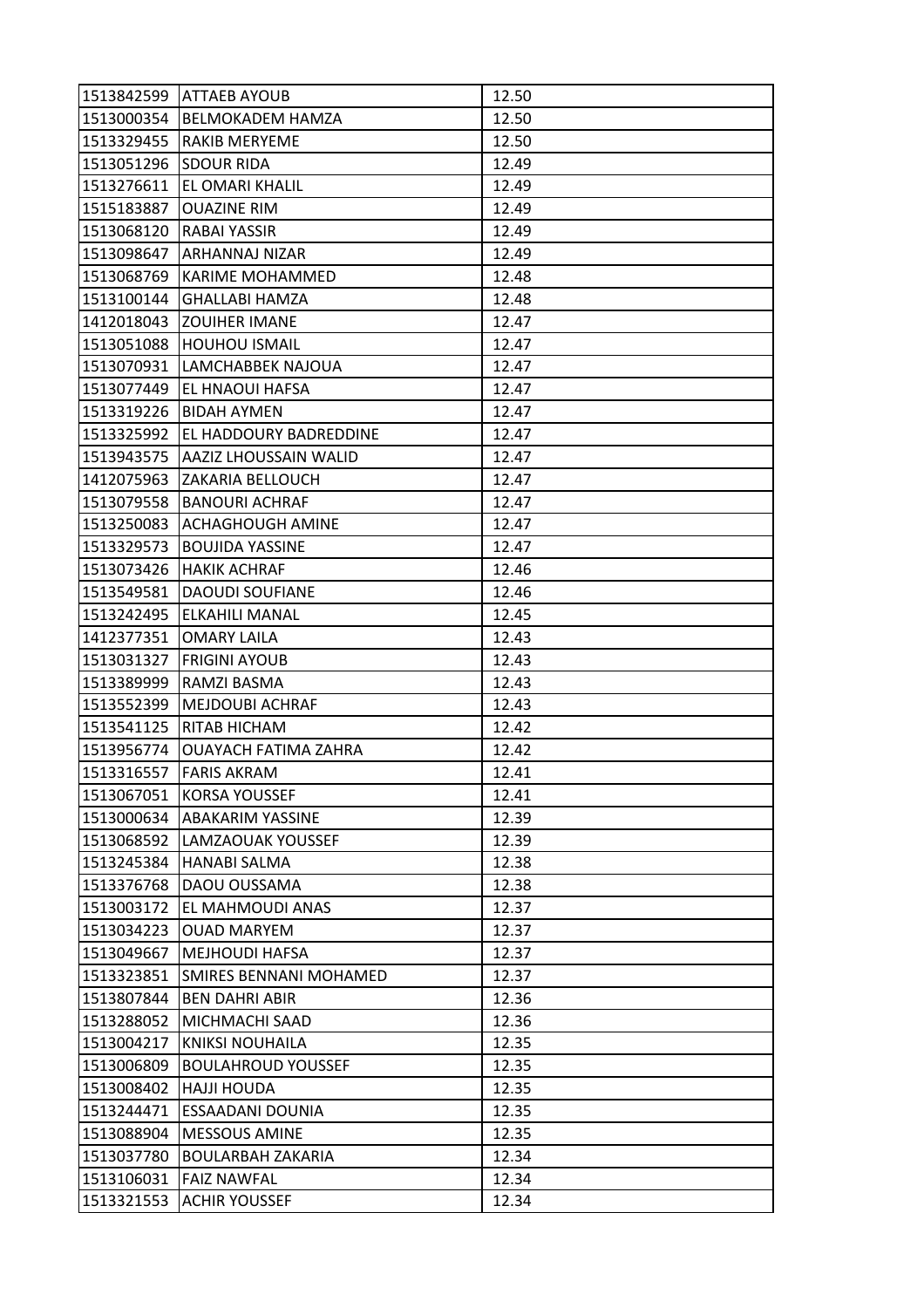| 1513953304 | <b>ABOUHADID OMAR</b>       | 12.34 |
|------------|-----------------------------|-------|
| 1513033177 | KHATAB BRAHIM               | 12.33 |
| 1412098999 | <b>FADOUA LAHNIDA</b>       | 12.33 |
| 1412284226 | <b>ELBAHLOUL AYOUB</b>      | 12.32 |
| 1513292725 | RAHLAOUI NAJOUA             | 12.32 |
| 1513366096 | EL BATANE OMAR              | 12.32 |
| 1513624890 | ELHAMRI ABDESLAM            | 12.32 |
| 1513014966 | EL JAOUHARI NASSIMA         | 12.31 |
| 1513784851 | <b>SALIH SAMYA</b>          | 12.31 |
| 1513369712 | <b>AOUANE SOUFIANE</b>      | 12.30 |
| 1513544088 | <b>FREIKECH KHALID</b>      | 12.30 |
| 1513008072 | <b>BOUABGHA ABDELMALEK</b>  | 12.29 |
| 1513032780 | <b>BOUCHELGA ABDELJALIL</b> | 12.29 |
| 1513196703 | <b>HAJOUM SALMA</b>         | 12.29 |
| 1513279494 | <b>REGANI OUMAIMA</b>       | 12.29 |
| 1513377448 | <b>HIND SAIKAK</b>          | 12.29 |
| 1513936547 | <b>CHARIFI ZAKARIA</b>      | 12.29 |
| 1512279688 | ETTOURAT MOHAMED            | 12.28 |
| 1513029932 | <b>BOUCHOUHA ANAS</b>       | 12.28 |
| 1513048611 | <b>MEZOURETE YASSINE</b>    | 12.28 |
| 1513527812 | <b>BETTAOUI ANASS</b>       | 12.28 |
| 1513246015 | HAMDOUCHI NOUAMANE          | 12.28 |
| 1513274777 | <b>TAOUSSI ELIASSE</b>      | 12.28 |
| 1513338378 | RACHID AYOUB                | 12.28 |
| 1513012752 | EL MASSAFI ANAS             | 12.27 |
| 1513531742 | <b>BENOUAHI ANASS</b>       | 12.27 |
| 1513541119 | CHIHEB ABDELKARIM           | 12.27 |
| 1513750954 | ARFAOUI HAJAR               | 12.27 |
| 1412054862 | <b>BENJEMRA HAMZA</b>       | 12.26 |
| 1412054872 | LAAYALI OMAYMA              | 12.26 |
| 1513936846 | <b>EL AMRAOUI RIDA</b>      | 12.26 |
| 1513001052 | <b>IEL BERHICHI YASSIR</b>  | 12.26 |
| 1513111627 | <b>AZZOUZI KHAOULA</b>      | 12.26 |
| 1513024818 | <b>CHAKIR ELOUALID</b>      | 12.25 |
| 1512784621 | EL YAAGOUBI SANAA           | 12.25 |
| 1513027713 | <b>AZMANI SOUFIAN</b>       | 12.25 |
| 1412054788 | <b>BOUMYA CHAYMAE</b>       | 12.24 |
| 1513111864 | <b>LEGDALI ISMAIL</b>       | 12.24 |
| 1513231602 | <b>OUTTI AMAL</b>           | 12.24 |
| 1513024146 | <b>ZAHOUR MOHAMED</b>       | 12.24 |
| 1513355831 | <b>ZINEB CHALAOUANE</b>     | 12.24 |
| 1513006351 | EL ASSAD ILHAM              | 12.23 |
| 1513803782 | EL AYACHI IMANE             | 12.23 |
| 1513363173 | HADDAJI ABDESSAMAD          | 12.22 |
| 1513068694 | ABDEREBBI ABDENNOUR         | 12.21 |
| 1513004712 | <b>SAKTI HAFSA</b>          | 12.20 |
| 1513074464 | <b>DAHMANE AYOUB</b>        | 12.20 |
| 1513099364 | EL MEJJAD SOULAIMANE        | 12.20 |
| 1513154122 | <b>BASSOUR ACHRAF</b>       | 12.18 |
| 1513231505 | DEKKANE SOUKAINA            | 12.18 |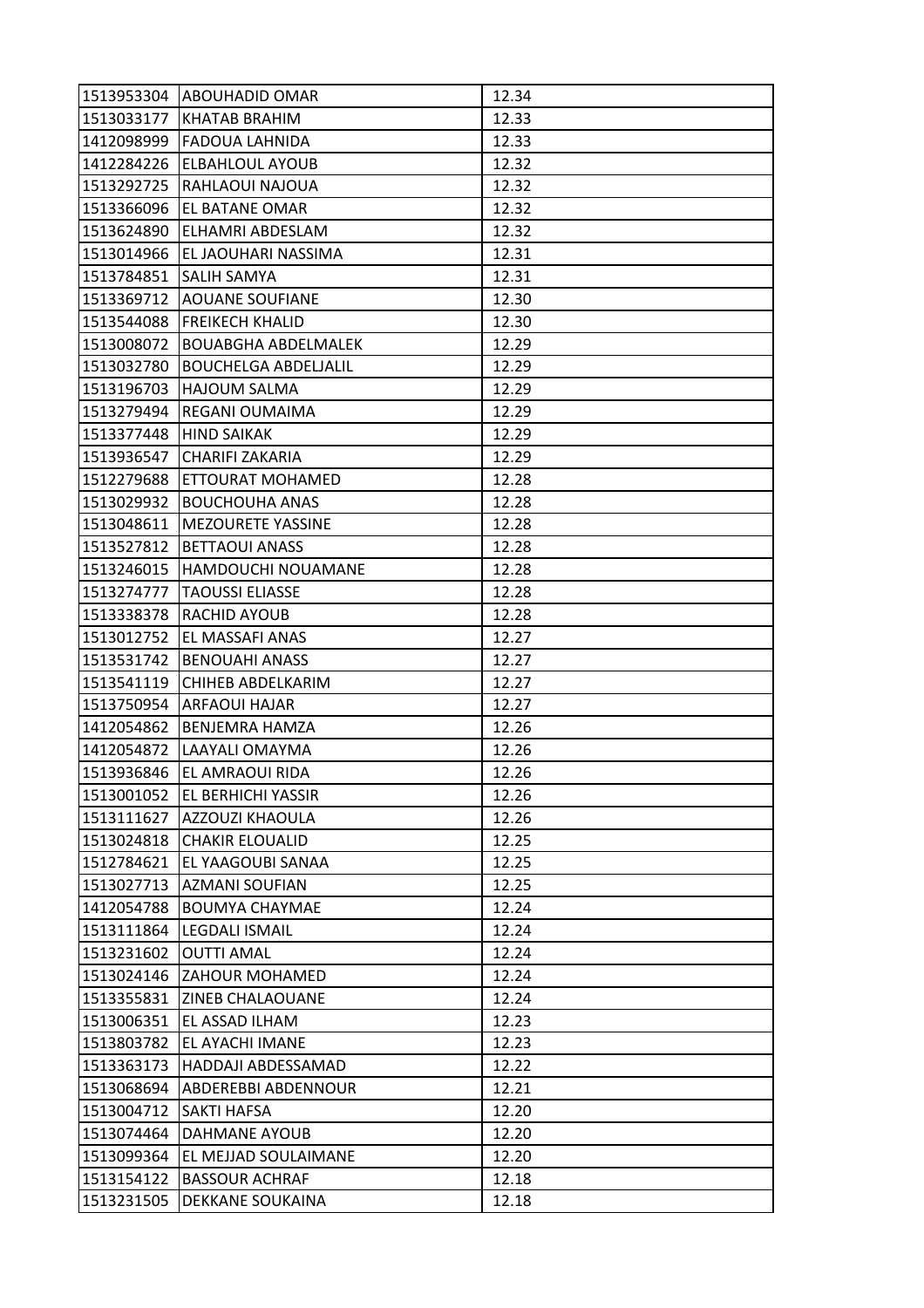| 1513228203 | MASOUABI ABDESSAMAD           | 12.18 |
|------------|-------------------------------|-------|
| 1513874731 | <b>SALAH NISSRINE</b>         | 12.17 |
| 1412382186 | <b>BOUAJAJI IMANE</b>         | 12.16 |
| 1513003763 | <b>BENABDELMALEK KHADIJA</b>  | 12.16 |
| 1513153800 | <b>SKANDAR AYOUB</b>          | 12.16 |
| 1513246010 | ZOUHRI OUSSAMA                | 12.16 |
| 1513365772 | <b>BOUADDI MOHAMMED AMINE</b> | 12.16 |
| 1513016498 | <b>OUAISSA IMANE</b>          | 12.15 |
| 1513932853 | <b>AJAANIT TAOUFIK</b>        | 12.15 |
| 1512928374 | <b>AZOUGAGH ILYASS</b>        | 12.14 |
| 1513006756 | <b>TAHIRI YOUNESS</b>         | 12.14 |
| 1513012830 | EL ATILLAH INSAF              | 12.14 |
| 1513089091 | <b>BERDOUZI OUALID</b>        | 12.14 |
| 1513281204 | <b>HAJLI KAOUTAR</b>          | 12.14 |
| 1513281801 | YAMOUL TALHA                  | 12.14 |
| 1513154149 | <b>OUBAALLA NABIL</b>         | 12.14 |
| 1414781188 | <b>HOUTI MOHAMMED</b>         | 12.13 |
| 1513245667 | <b>BENHAMMOU HAMZA</b>        | 12.13 |
| 1513349202 | HILAL SALAHEDDINE             | 12.13 |
| 1513000461 | <b>ATTAR NAWAL</b>            | 12.13 |
| 1412054060 | <b>EL YOUSOUFI TAYEB</b>      | 12.10 |
| 1513028568 | EL KOURDI OUMHANI             | 12.10 |
| 1513029732 | <b>KEJDID KHALID</b>          | 12.10 |
| 1513077560 | <b>OUAHMANE MARIAM</b>        | 12.10 |
| 1513283088 | <b>ACHAQ HASSANE</b>          | 12.10 |
| 1513701594 | <b>ACHKOUR MOHAMED</b>        | 12.10 |
| 1513188362 | DAROUSSE CHAIMAE              | 12.09 |
| 1513236128 | RAMI OUSSAMA                  | 12.09 |
| 1513067683 | <b>BOUDALLAA NOUR EDDINE</b>  | 12.08 |
| 1513282316 | <b>TOUIL MOHAMED</b>          | 12.08 |
| 1513007833 | LOUDAOUI NABIL                | 12.07 |
| 1513357441 | <b>AKERKAOU RIZKI</b>         | 12.05 |
| 1513023409 | <b>ELOUATTAB KHAWLA</b>       | 12.04 |
| 1513026354 | <b>TAKI ESSAID</b>            | 12.04 |
| 1513032794 | EL BAHAR FATIMA ZAHRA         | 12.04 |
| 1412244093 | SARA MOUSTAHFID               | 12.04 |
| 1513376185 | <b>DIYANE ISLAM</b>           | 12.04 |
| 1513049973 | MAZGOURI YOUSSEF              | 12.03 |
| 1412099683 | <b>MAROUAN MOUDAR</b>         | 12.02 |
| 1412379782 | <b>LAZRAK AYMANE</b>          | 12.02 |
| 1513150120 | DAROUICH CHAIMAE              | 12.02 |
| 1412064816 | <b>SAID BAHLA</b>             | 12.02 |
| 1512028343 | <b>GHARIB NOUREDDINE</b>      | 12.01 |
| 1513323914 | <b>BENZRAIOUIL ADAM</b>       | 12.01 |
| 1513006869 | JOUGHRE FATIMA EZZAHRA        | 12.00 |
| 1513036180 | <b>OUMHELLA AHMED</b>         | 12.00 |
| 1513008382 | <b>HASNI ZAKARIAE</b>         | 12.00 |
| 1513023970 | <b>JBARI YASSIR</b>           | 12.00 |
| 1513033288 | AIT LAAJINE ABDELLAH          | 11.99 |
| 1513111096 | <b>GOUGLOU SALMANE SAID</b>   | 11.99 |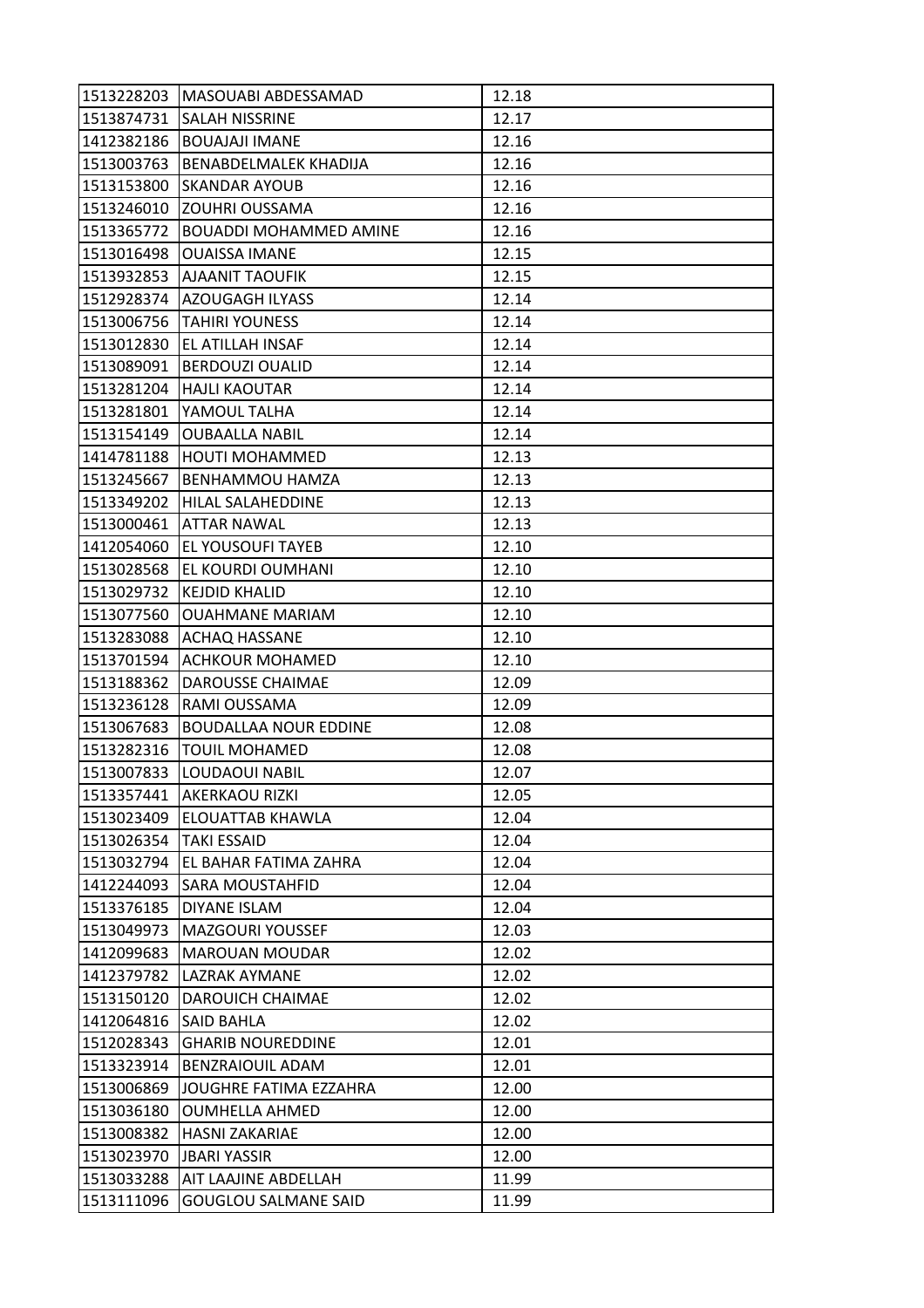| 1513351489 | <b>BADDI ZAKARIA</b>        | 11.99 |
|------------|-----------------------------|-------|
| 1513026900 | <b>ELBAHAJI ASMA</b>        | 11.98 |
| 1513244627 | ROUAMCHI MERYEM             | 11.98 |
| 1513380676 | RHBAICH ASMAA               | 11.98 |
| 1513688851 | CHANAA MOHAMMED             | 11.97 |
| 1412332867 | MAARAKI ZAKARIA             | 11.97 |
| 1513100107 | KOUNKA HAMZA                | 11.97 |
| 1513349700 | LACHKAR SALAH EDDINE        | 11.97 |
| 1412916598 | LAKHDAR MOHAMED AYOUB       | 11.96 |
| 1512013839 | EL HASSNAOUI ALI            | 11.96 |
| 1513244644 | EL ARFAOUI NABYLA           | 11.96 |
| 1513608291 | <b>MOUHDANI SOUFIANE</b>    | 11.96 |
| 1513025733 | RAJOUL MOHAMED AMINE        | 11.96 |
| 1513109824 | <b>ASABBANE WISSAL</b>      | 11.95 |
| 1513367536 | <b>WICHOU MOHAMED REDA</b>  | 11.95 |
| 1412030047 | IABOUZAID ABDESSAMAD        | 11.95 |
| 1513023499 | <b>ABACHRA SOMAYYA</b>      | 11.92 |
| 1513228886 | <b>SABRI OUMAIMA</b>        | 11.92 |
| 1513379461 | <b>BEIHAQI IMANE</b>        | 11.92 |
| 1513026908 | <b>NEBHANI MANAL</b>        | 11.92 |
| 1513020012 | <b>ZAKA SMAIL</b>           | 11.91 |
| 1513034125 | MOUSTAFID OUMAIMA           | 11.91 |
| 1513375518 | <b>DJOHAR MOUNA</b>         | 11.91 |
| 1513935712 | EL MAGHRAOUI MOHAMED        | 11.90 |
| 1513050320 | <b>MOUTIK ABDESSABOUR</b>   | 11.89 |
| 1513246006 | <b>EDDICH IMANE</b>         | 11.89 |
| 1513351946 | <b>HA SEL IMANE</b>         | 11.89 |
| 1513696167 | <b>TEMSAMANI NABIL</b>      | 11.89 |
| 1513156010 | <b>BEN MAYS HAMZA</b>       | 11.88 |
| 1513242661 | <b>HABIBOU HAMZA</b>        | 11.88 |
| 1513748706 | <b>ROUIJEL ILIASS</b>       | 11.88 |
| 1513002217 | EL MOUDDEN SALAH EDDINE     | 11.87 |
| 1513013785 | <b>AIT TALGHALIT ISMAIL</b> | 11.87 |
| 1513033214 | IERRAHMA HAMZA              | 11.87 |
| 1513055701 | BENHEDDA FATIMAZAHRA        | 11.87 |
| 1513070940 | NADIR ABDELMONIME           | 11.87 |
| 1513529150 | <b>ADAHMANI EL MAHDI</b>    | 11.87 |
| 1513100561 | EL MAMOUNE ANAS             | 11.87 |
| 1513154190 | <b>CHERROU OUMAIMA</b>      | 11.87 |
| 1513550827 | <b>GAOUZI ZAYNEB</b>        | 11.87 |
| 1513784795 | <b>GUENNACH NASSIMA</b>     | 11.87 |
| 1513040336 | <b>ELBATTAH ASMAE</b>       | 11.86 |
| 1513241647 | <b>AKARNE MOHAMMED</b>      | 11.86 |
| 1513863671 | ELMAHDAOUI MOHAMMED         | 11.86 |
| 1513935756 | <b>TAROQ ISMAIL</b>         | 11.86 |
| 1412091227 | RIDA OJIB                   | 11.85 |
| 1513351349 | ED DARIF ASMA               | 11.84 |
| 1513333064 | <b>ESSGHYRY AHMED</b>       | 11.83 |
| 1412016997 | <b>ATAKAT KHALID</b>        | 11.83 |
| 1513227626 | SISSANI HAFSA               | 11.82 |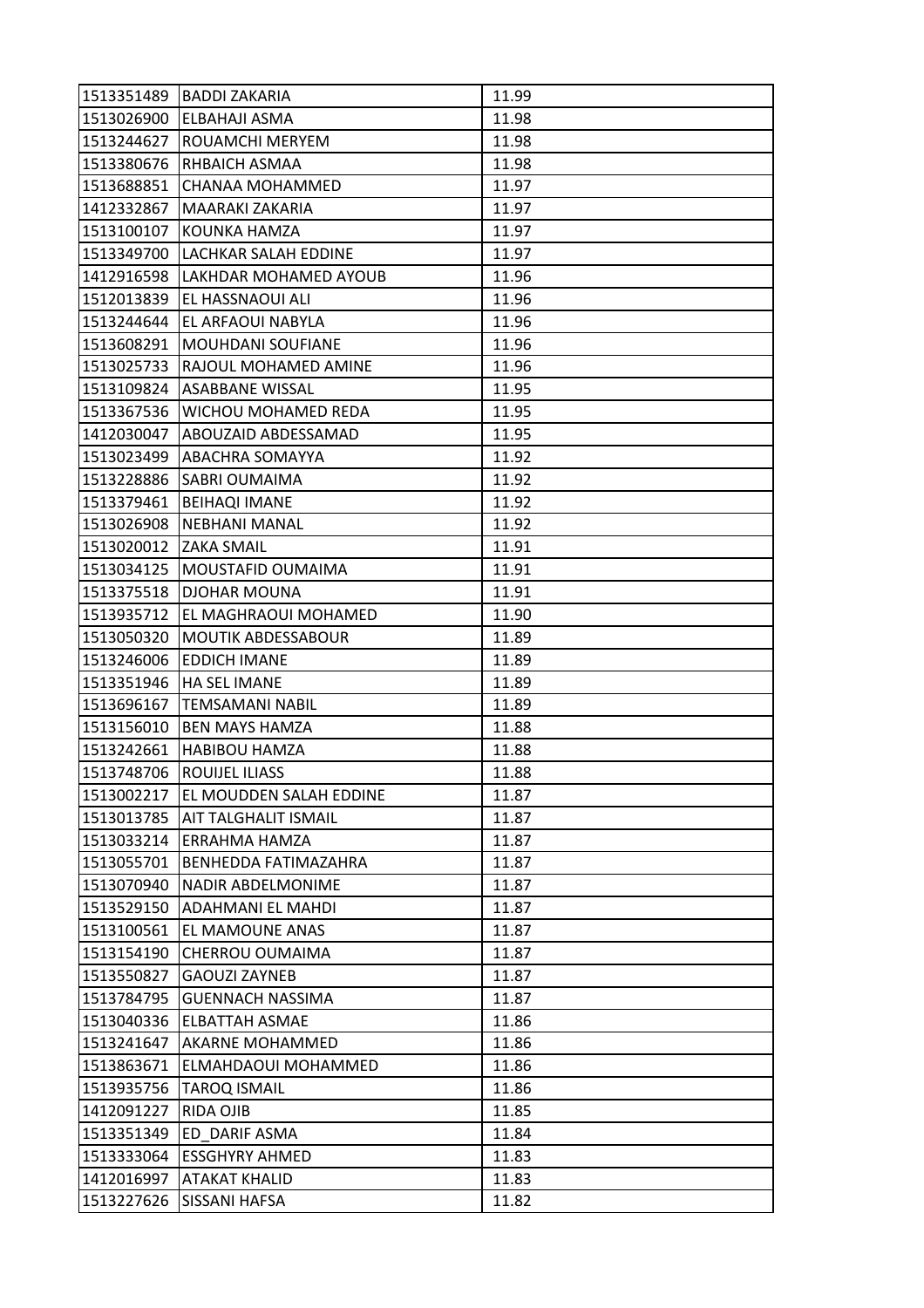| 1513335198 | <b>EL INANI SAID</b>       | 11.82 |
|------------|----------------------------|-------|
| 1513006790 | <b>ECHARQI FOUAD</b>       | 11.82 |
| 1513012778 | <b>HACHMI YOUSSEF</b>      | 11.80 |
| 1513936828 | <b>DAOUDI SAFAE</b>        | 11.80 |
| 1513245713 | <b>IBRAHIM SALLAMA</b>     | 11.80 |
| 1412085248 | <b>KHALIL M'HAMDI</b>      | 11.79 |
| 1513271281 | SALIHI YASSINE             | 11.79 |
| 1412284802 | <b>ELMANSOUR ELMEHDI</b>   | 11.78 |
| 1513032660 | <b>ELMOUINE MUSTAPHA</b>   | 11.78 |
| 1513527814 | <b>LAHOUIFI YOUSSEF</b>    | 11.78 |
| 1513542060 | RAJAD ABDESSAMAD           | 11.78 |
| 1513935984 | EL ABBASSI MARIAM          | 11.78 |
| 1513102247 | <b>BAZOUY ABDESSADEQ</b>   | 11.77 |
| 1513357418 | <b>BAROUCH AYOUB</b>       | 11.77 |
| 1412099052 | <b>GHIZLANE BEN MAZHAR</b> | 11.77 |
| 1513244589 | <b>BELHAMADIA FAHD</b>     | 11.77 |
| 1513087445 | <b>KHARBOUCHI OUTHMANE</b> | 11.76 |
| 1513250161 | SANSI OUMAIMA              | 11.76 |
| 1513152613 | ELKOURNAFI ISMAIL          | 11.74 |
| 1513387225 | <b>FETTAH SOUAD</b>        | 11.74 |
| 1513013759 | EL MORABITINE MOHAMED      | 11.74 |
| 1513091461 | EL ALAOUI HASSANI MAROUANE | 11.73 |
| 1513287860 | <b>ERRAKHA WALID</b>       | 11.73 |
| 1513625919 | DAKHCHOUNI OUSSAMA         | 11.73 |
| 1513244667 | AALAILA YAHYA              | 11.72 |
| 1513033551 | <b>GEBLI ADNANE</b>        | 11.71 |
| 1513087652 | <b>HAIDOUS ISSAM</b>       | 11.71 |
| 1513084276 | MINHAJ ABDERRAHMANE        | 11.70 |
| 1513245873 | <b>CHETBI HOUDA</b>        | 11.70 |
| 1513356185 | <b>FATHI HAFSA</b>         | 11.70 |
| 1513014940 | <b>EL AZHARI OUMAIMA</b>   | 11.69 |
| 1513051035 | <b>ZARKOUNI KHAOULA</b>    | 11.68 |
| 1412186663 | <b>EL-MEDYDY AMAL</b>      | 11.67 |
| 1513520604 | AL BIKRI ASSIA             | 11.67 |
| 1412230960 | <b>HANAE SAATI</b>         | 11.66 |
| 1513806958 | <b>AOURARH HAMZA</b>       | 11.66 |
| 1513549244 | LEMLIH FATIMA EZZAHRAA     | 11.66 |
| 1513316550 | EL KAMILY HAKIMA           | 11.65 |
| 1513328502 | LEMRANI SOUFIANE           | 11.65 |
| 1512021623 | <b>OUGOUR MOHAMED</b>      | 11.63 |
| 1513028423 | <b>AGHOUILES JAMAL</b>     | 11.63 |
| 1513181104 | <b>MALEK SOUKAINA</b>      | 11.63 |
| 1513227832 | <b>TOUMI CHAIMA</b>        | 11.63 |
| 1513023940 | RARA RIDA                  | 11.63 |
| 1513049077 | <b>HABBADI ABDELAZIZ</b>   | 11.62 |
| 1513037715 | <b>FAOUZI FATNA</b>        | 11.62 |
| 1512069392 | LMATI FATIMA ZAHRA         | 11.61 |
| 1513011509 | AIT DADA ALLA SAID         | 11.61 |
| 1513347698 | HASSIRI OSSAMA             | 11.60 |
| 1412070422 | YOUSRA EL MESSOUSSI        | 11.59 |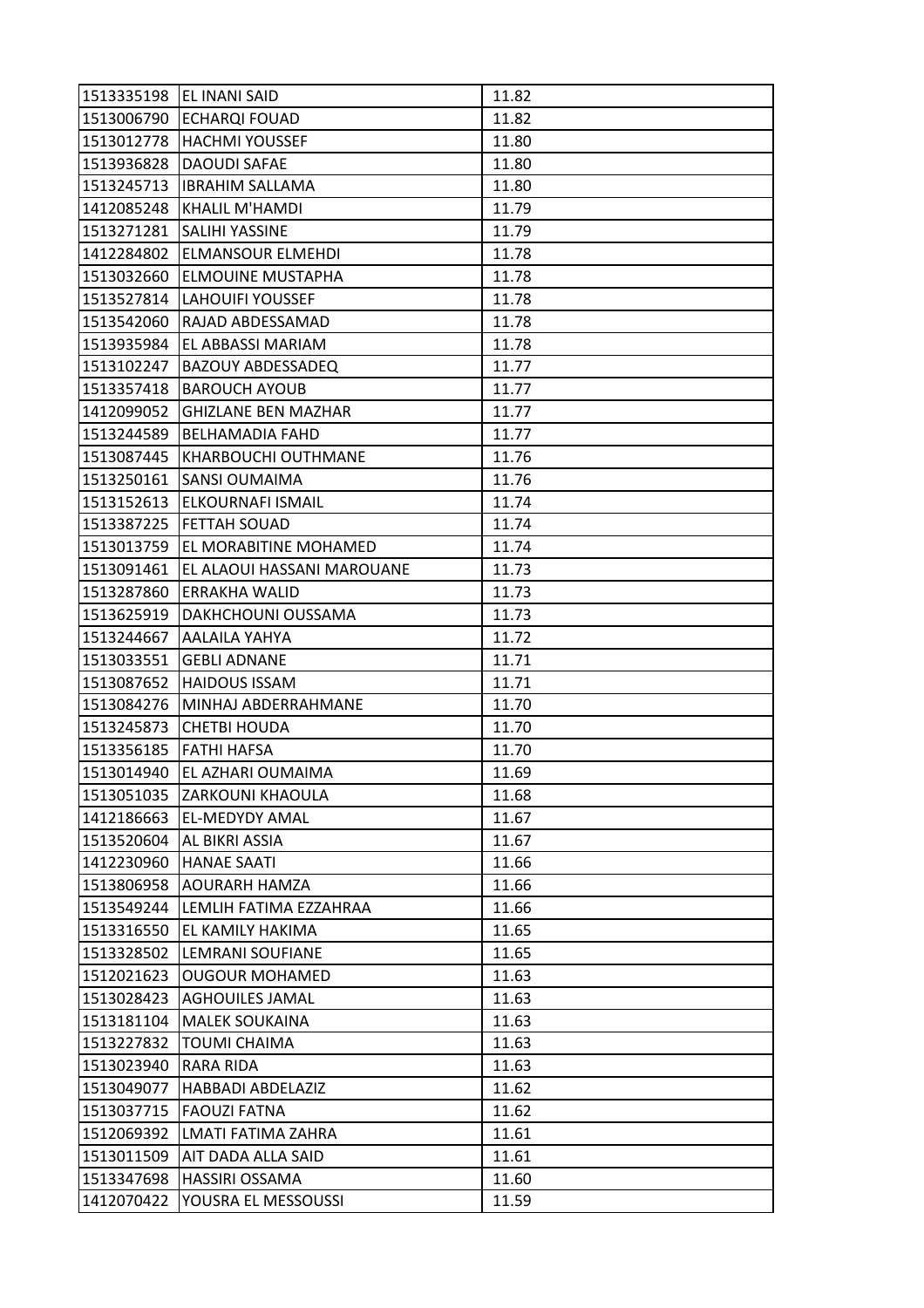| 1513024857 | EL AASRI AMINE             | 11.59 |
|------------|----------------------------|-------|
| 1513069697 | <b>OULID OUMMOU AMINA</b>  | 11.59 |
| 1513281218 | <b>BETTANE ABDERRAZAK</b>  | 11.59 |
| 1513792431 | <b>HARKI IKRAME</b>        | 11.59 |
| 1412012541 | ELABDELLAOUI IBRAHIM       | 11.58 |
| 1513023442 | <b>HADDY AYOUB</b>         | 11.58 |
| 1513066146 | <b>GHANEM ABDELGHANI</b>   | 11.58 |
| 1513351557 | <b>NAFAR SALMA</b>         | 11.57 |
| 1513944528 | <b>GASMI CHAYMAE</b>       | 11.57 |
| 1513093802 | <b>CHAOUNI SAIF EDDINE</b> | 11.56 |
| 1513024829 | <b>SBAILA SARA</b>         | 11.55 |
| 1513607282 | ELOUARIACHI SANAE          | 11.55 |
| 1513084918 | ELMAGHRANI IMANE           | 11.55 |
| 1513943099 | <b>AKSSAS ATMANE</b>       | 11.55 |
| 1513320019 | <b>HADIR ILHAM</b>         | 11.53 |
| 1515127798 | <b>KAMAYNE HASNA</b>       | 11.52 |
| 1513102190 | <b>EL KAMALI ANAS</b>      | 11.51 |
| 1513341105 | EL BOURIKI FATIMA EZZAHRA  | 11.51 |
| 1513934413 | KOURSAOUI NOURA            | 11.51 |
| 1512244237 | <b>SERGHINI OMAR</b>       | 11.50 |
| 1411071136 | <b>NAJI ACHERRAI</b>       | 11.49 |
| 1513165291 | <b>SABRY KHADIJA</b>       | 11.49 |
| 1513365191 | <b>KARKOUBI HIND</b>       | 11.49 |
| 1513051098 | SAMIESSOULH LASSIAD        | 11.47 |
| 1513036422 | <b>BELLOUCHE MOSTAFA</b>   | 11.46 |
| 1513080033 | <b>ALOUANI SALMA</b>       | 11.46 |
| 1513193968 | AIT TIZI YOUSSEF           | 11.46 |
| 1513273258 | <b>SAIF OMAIMA</b>         | 11.46 |
| 1513317994 | <b>ZOUAK MOHAMED</b>       | 11.46 |
| 1513050643 | <b>RYAD AYMAN</b>          | 11.45 |
| 1513088837 | ELAMRANI ABDERRAHMANE      | 11.45 |
| 1513324831 | <b>ELAABDOULI KHADIJA</b>  | 11.43 |
| 1513000395 | <b>FOUANA ZAYNAB</b>       | 11.43 |
| 1513084336 | <b>CHEIKHANI YOUSSEF</b>   | 11.43 |
| 1513098226 | <b>MJAHED OUAIL</b>        | 11.43 |
| 1513034654 | EL OUAZINY ISMAEL          | 11.42 |
| 1513165273 | <b>MALGHI HAYAT</b>        | 11.42 |
| 1513340703 | OQAIDI OUMKELTOUM          | 11.42 |
| 1412629117 | <b>BOUDRAI SOFIA</b>       | 11.41 |
| 1513084256 | ZIRARI ASMAA               | 11.41 |
| 1412035128 | <b>BATTOU IMAD</b>         | 11.41 |
| 1513350355 | <b>ES SOUNNI YASSINE</b>   | 11.41 |
| 1513370981 | <b>EDOUAHDI ZINEB</b>      | 11.41 |
| 1513048964 | EL BOUSSADI AHMED          | 11.39 |
| 1513152430 | EL ASRAOUI HIBA            | 11.39 |
| 1513938022 | HAMIDI SALAH EDDINE        | 11.39 |
| 1513957230 | MAHBOUBI ABDERAZZAQ        | 11.39 |
| 1515198348 | <b>NAJIH NAJIB</b>         | 11.39 |
| 1513006232 | <b>BARAKET IMANE</b>       | 11.39 |
| 1513333953 | <b>BARKAL HAJAR</b>        | 11.39 |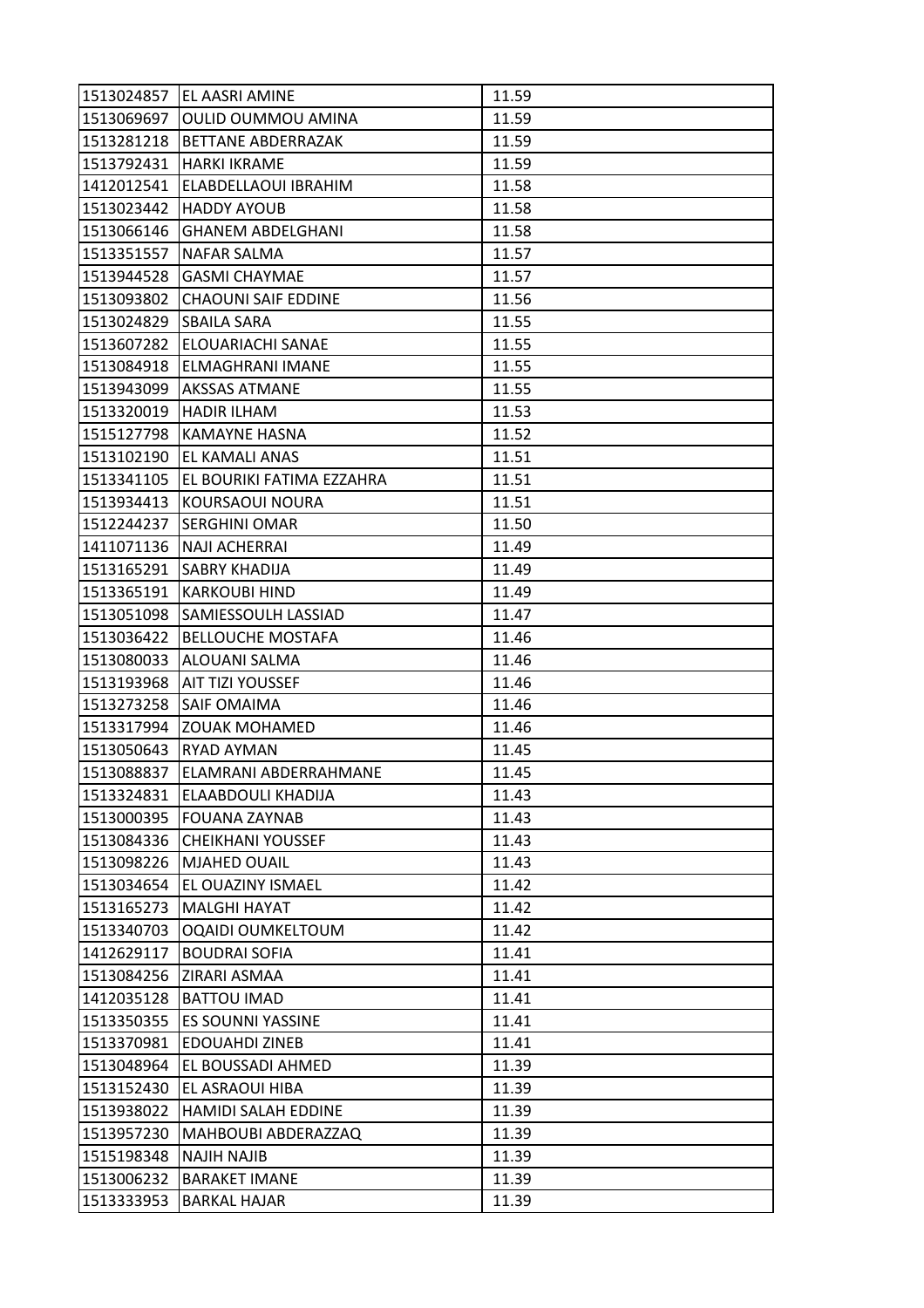| 1513228133 | <b>NAOUAY IBTISSAM</b>     | 11.38 |
|------------|----------------------------|-------|
| 1513000391 | <b>AOUBRAIM AMINA</b>      | 11.37 |
| 1513068101 | <b>BEDYOUCH NIDAL</b>      | 11.37 |
| 1412074205 | <b>AMINA CHGUIFI</b>       | 11.36 |
| 1412082438 | <b>ABDERRAHIM AMENTAG</b>  | 11.36 |
| 1513238762 | <b>BOUDRA HAMID</b>        | 11.36 |
| 1513358327 | <b>OMARI HAMZA</b>         | 11.36 |
| 1513529205 | <b>MERZAK LOUBNA</b>       | 11.36 |
| 1513948839 | EL MAZOUNI EL MEHDI        | 11.36 |
| 1412926187 | <b>ALLALI TARIK</b>        | 11.35 |
| 1412938591 | <b>BELFKIH MOUAAD</b>      | 11.35 |
| 1513007376 | <b>BENIDIR GHASSAN</b>     | 11.35 |
| 1513152119 | <b>BOUDIYABA MARYEM</b>    | 11.35 |
| 1513036196 | <b>ABARZAK LATIFA</b>      | 11.34 |
| 1513543022 | YAKOUBI AYOUB              | 11.34 |
| 1513099679 | <b>ERRARAY ZAKARIA</b>     | 11.34 |
| 1513033418 | <b>GARNAOUI AMINA</b>      | 11.33 |
| 1513041456 | <b>BENLIMAM SOUAD</b>      | 11.33 |
| 1513848704 | AIT ABD ISSAM              | 11.33 |
| 1412607050 | <b>BERGHABI MOHAMMED</b>   | 11.32 |
| 1513226861 | <b>BOUMEHDI SALMA</b>      | 11.31 |
| 1513066175 | QADA ABDELHAMID            | 11.30 |
| 1513181136 | <b>KHALED KHAOULA</b>      | 11.30 |
| 1513240662 | ELHIRCH HAMZA              | 11.30 |
| 1513372151 | LIICHI SALMA               | 11.30 |
| 1513279003 | <b>NAFR SARA</b>           | 11.29 |
| 1513952178 | ETTAHRI HAMZA              | 11.29 |
| 1512938561 | WALIDI EL ALAOUI ISMAIL    | 11.28 |
| 1513093248 | <b>BOU TAJANOUIT LAMIA</b> | 11.28 |
| 1513189690 | <b>OUNHARI ABDELMALEK</b>  | 11.28 |
| 1513365629 | DARDOURI ABDERRAHMAN       | 11.28 |
| 1513543992 | <b>ABIDA AYOUB</b>         | 11.28 |
| 1513944509 | <b>HABIB SOUHAILA</b>      | 11.28 |
| 1513088937 | CHERKAOUI IKRAM            | 11.28 |
| 1412854637 | <b>AQUEL SANAE</b>         | 11.27 |
| 1513026967 | <b>KRITIT ABDELADIM</b>    | 11.27 |
| 1513358077 | <b>MOUNTAJ AYOUB</b>       | 11.27 |
| 1513111001 | <b>AFTIMI MERIEM</b>       | 11.27 |
| 1513613286 | ZERHMOUTI KHAOULA          | 11.27 |
| 1513039030 | <b>OULHAJ BRAHIM</b>       | 11.26 |
| 1513280184 | <b>ELHALI AYMEN</b>        | 11.26 |
| 1513240217 | <b>HAMMA SALMA</b>         | 11.25 |
| 1412072990 | YOUNES MARHRAOUI           | 11.24 |
| 1513227800 | <b>HALOUACH ATIKA</b>      | 11.24 |
| 1513319246 | <b>ELOFIR HAMZA</b>        | 11.24 |
| 1412332938 | LAFQUIH AYOUB              | 11.24 |
| 1513625506 | IELFRYAKH FATIMA EZZAHRAA  | 11.24 |
| 1513004262 | RAHMANI KARIMA             | 11.23 |
| 1513012757 | <b>GUERMAT IBTISSAM</b>    | 11.23 |
| 1513055868 | <b>ARICHI AHLAM</b>        | 11.23 |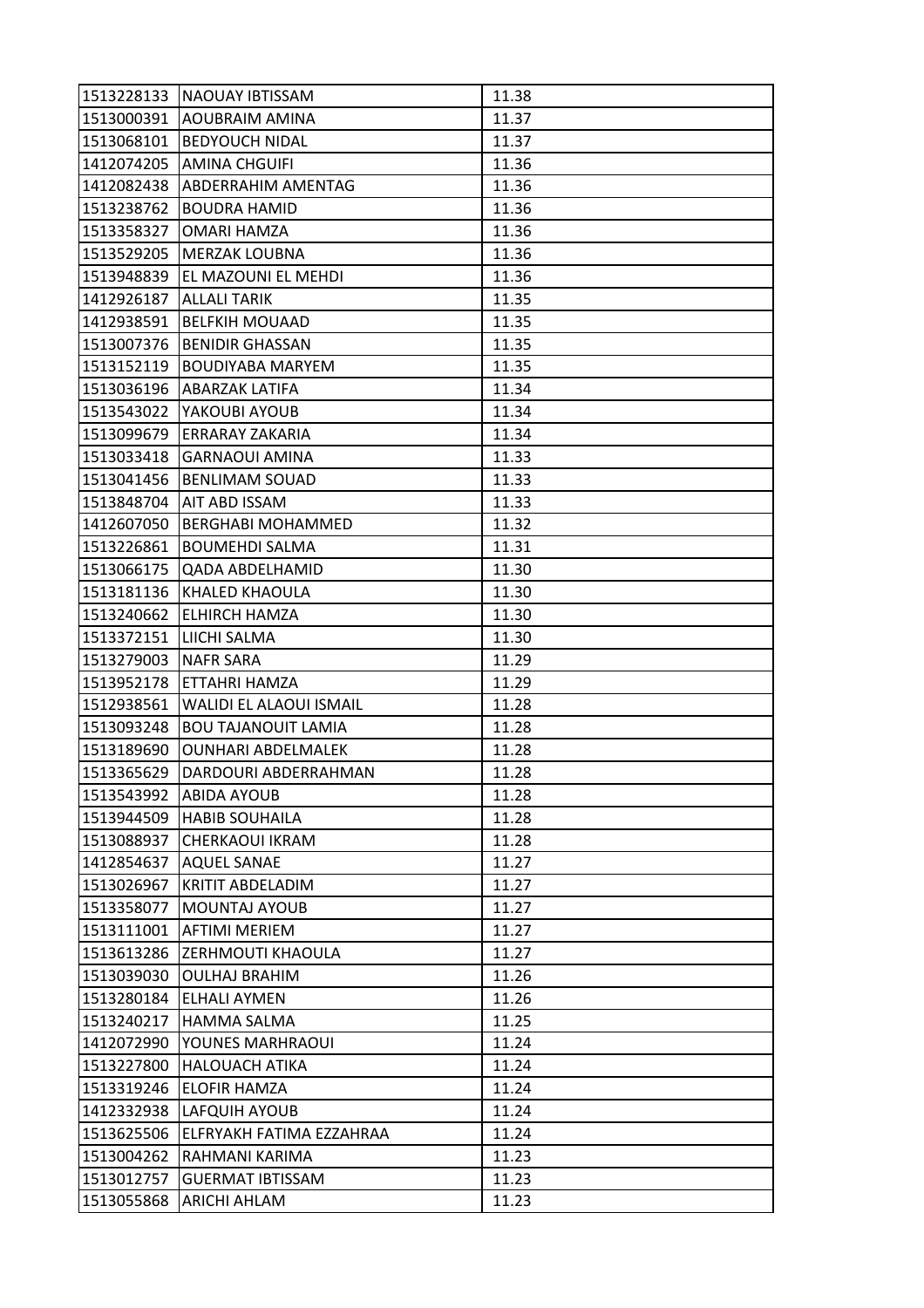| 1513270532 | <b>LAKOUAM ISSAM</b>       | 11.23 |
|------------|----------------------------|-------|
| 1412383994 | <b>HANANE MARHABA</b>      | 11.22 |
| 1513074412 | <b>EDDOUG MERYEME</b>      | 11.22 |
| 1513001035 | <b>AMAM GHIZLANE</b>       | 11.22 |
| 1512083400 | <b>TAHIRI YASSIR</b>       | 11.21 |
| 1513165293 | <b>IZEMRAG SOFEA</b>       | 11.21 |
| 1512275417 | <b>AJAROD YOUNESS</b>      | 11.20 |
| 1513345370 | <b>OUFARES MANAL</b>       | 11.20 |
| 1513377310 | LOUTAOUI NOUHAILA          | 11.20 |
| 1412035210 | <b>RADAH TAREK</b>         | 11.20 |
| 1412324200 | <b>TAHRI HOUDA</b>         | 11.20 |
| 1513240674 | <b>ELBOUZIDI AYOUB</b>     | 11.18 |
| 1513273543 | <b>CHAANANI YOUNESS</b>    | 11.18 |
| 1513000409 | <b>MEHRAZ LAHOUSSINE</b>   | 11.18 |
| 1513231974 | AKHANCHOUF MOHAMED YAHYA   | 11.17 |
| 1512279339 | <b>TILAOUI ACHRAF</b>      | 11.16 |
| 1513036105 | EL MOUDDEN NOURA           | 11.16 |
| 1513344761 | <b>HIDA SAFAA</b>          | 11.16 |
| 1513359143 | <b>BOUHSISSIN SOUKAINA</b> | 11.16 |
| 1513076077 | <b>HAFIT AYMANE</b>        | 11.15 |
| 1513525654 | <b>MOUMINE DRISS</b>       | 11.15 |
| 1513193891 | <b>ICHOUHAR AIMAD</b>      | 11.14 |
| 1412085878 | <b>ICHRAQ MEHDI</b>        | 11.13 |
| 1512013057 | <b>OUIZZA SABIR</b>        | 11.13 |
| 1512052211 | <b>SRAI ATHMANE</b>        | 11.13 |
| 1512083475 | <b>MZIOUKA KHAOULA</b>     | 11.13 |
| 1513009413 | <b>MANNASAF SARA</b>       | 11.13 |
| 1513244415 | <b>SAIKOUKI INTISSAR</b>   | 11.13 |
| 1513946226 | HMIDANI FILALI YASSINE     | 11.13 |
| 1513075765 | EL GHIZLANY EL MEHDI       | 11.12 |
| 1513245786 | <b>JGOUNNI HAJAR</b>       | 11.12 |
| 1513335882 | ELABID EJJEMMANI ZAKARIA   | 11.12 |
| 1513099359 | EL BISSAR FAIZA            | 11.12 |
| 1513250102 | <b>ELALLOUCHI MOUHSINE</b> | 11.11 |
| 1513101429 | <b>GHAZI KHADIJA</b>       | 11.10 |
| 1513194044 | <b>KHALLOUQ MOUNIR</b>     | 11.10 |
| 1513618786 | <b>MZOUK CHAIMAA</b>       | 11.10 |
| 1513244421 | <b>BELBHAR IMANE</b>       | 11.10 |
| 1513015007 | <b>BOUILLIS FATIMA</b>     | 11.09 |
| 1513164538 | <b>ERRAFIA CHAIMAA</b>     | 11.08 |
| 1513288584 | <b>SEFRIOUI IHSSANE</b>    | 11.08 |
| 1513249615 | <b>SAKOUR KARIMA</b>       | 11.07 |
| 1513271203 | <b>BAHRANE ACHRAF</b>      | 11.07 |
| 1513539562 | TAOUIL LAILA               | 11.07 |
| 1513543385 | <b>SEMLALI RANIA</b>       | 11.07 |
| 1513183669 | <b>TOUMZINE NIZAR</b>      | 11.07 |
| 1513008546 | <b>ABOUDAMIR FAROUQ</b>    | 11.06 |
| 1412183280 | <b>BOUI ABDESSAMAD</b>     | 11.05 |
| 1513048756 | <b>ASDIOU NOUHAILA</b>     | 11.05 |
| 1513618723 | <b>MEHDI BILAL</b>         | 11.05 |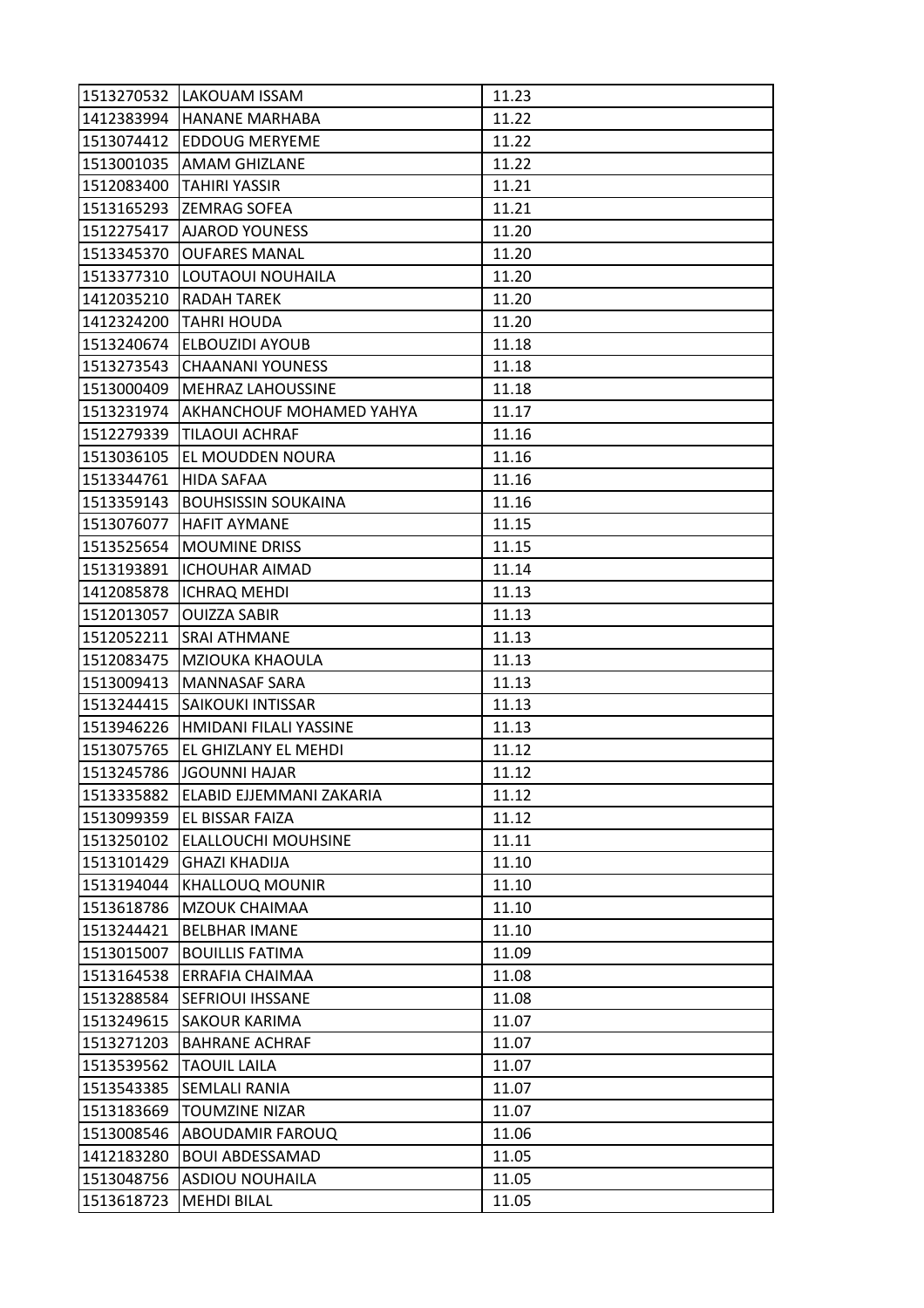| 1513229514 | IENANI FATIMA EZZAHRA       | 11.05 |
|------------|-----------------------------|-------|
| 1513242541 | <b>BYAH FATIMA</b>          | 11.05 |
| 1513050473 | <b>OUMZITI OSSAMA</b>       | 11.04 |
| 1513014250 | <b>GUEJDAD ASMA</b>         | 11.04 |
| 1513014273 | <b>BAHIA OUSSAMA</b>        | 11.03 |
| 1513089099 | EL MIAYAR OUMAIMA           | 11.03 |
| 1513375034 | <b>HADIR KAOUTAR</b>        | 11.03 |
| 1513343964 | ZOUAID OMAR                 | 11.02 |
| 1513270439 | <b>KABLI MERYEM</b>         | 11.02 |
| 1513549084 | <b>MATIOUI YAHYA</b>        | 11.02 |
| 1513522051 | <b>GRIMLI HAFSA</b>         | 11.01 |
| 1513870286 | KAOUACHI OUSSAMA            | 11.01 |
| 1513321924 | JADOUI OUMAIMA              | 11.00 |
| 1513241911 | <b>GUESSOUS ABDELKARIM</b>  | 10.99 |
| 1513335111 | <b>NOUR EL MEHDI</b>        | 10.99 |
| 1513100576 | <b>ABOUSSIF MARIAME</b>     | 10.99 |
| 1513389987 | <b>BENSGHIR HANANE</b>      | 10.99 |
| 1513234769 | <b>ANTARI YOUSRA</b>        | 10.97 |
| 1412012535 | <b>BANNAR ZOUBAIR</b>       | 10.96 |
| 1513077399 | <b>DALIL WAFA</b>           | 10.96 |
| 1513703966 | <b>EL KIHAL HAFSSA</b>      | 10.96 |
| 1412085096 | <b>MOUAD JBEL</b>           | 10.95 |
| 1513231296 | NISSOUL MARWANE             | 10.95 |
| 1412095888 | HAMZA EZZAHIRY              | 10.93 |
| 1512286555 | NOUARI NOUAMAN              | 10.93 |
| 1513024703 | SADIK FATIMA EZZAHRA        | 10.93 |
| 1513329624 | EL MADOUFI MERYEM           | 10.93 |
| 1513181148 | <b>ZILALI HAMZA</b>         | 10.92 |
| 1515776272 | LANAYA MOHAMED              | 10.92 |
| 1513183766 | <b>LEMCHENDEG ILYASS</b>    | 10.92 |
| 1513277515 | AABIRROUCHE HAMZA           | 10.91 |
| 1513080632 | LAAMYEM HIBATALLAH          | 10.91 |
| 1412864381 | <b>BENTABET ASMAE</b>       | 10.90 |
| 1513049647 | ASRAOUI ZAKARIA             | 10.90 |
| 1513093253 | SABOUR AIMAD                | 10.90 |
| 1513321338 | <b>CHAOUI DOAE</b>          | 10.90 |
| 1513550695 | CHANAOUI MOHAMED TAHA       | 10.90 |
| 1412001242 | <b>BOUIFALIOUNE HIND</b>    | 10.89 |
| 1513320144 | CHBIHI HOSSNI M HAMED AMINE | 10.89 |
| 1513956235 | <b>ZAHIR MOHAMED</b>        | 10.89 |
| 1515180016 | HAOUARIA HAMZA              | 10.89 |
| 1412355648 | ASMAA AMMARI                | 10.88 |
| 1513811398 | <b>JABRI MOHAMED</b>        | 10.88 |
| 1412087044 | <b>MEHDI FARAJ</b>          | 10.87 |
| 1513113958 | <b>LAGRAM RAJA</b>          | 10.87 |
| 1513194004 | AHBAR AYOUB                 | 10.86 |
| 1513957317 | <b>MIMISS HAFSA</b>         | 10.86 |
| 1412918412 | <b>LKOUEN TAHA</b>          | 10.85 |
| 1513072987 | <b>LOULIDI ALI</b>          | 10.85 |
| 1513238776 | <b>BAELHAJ YOUSSEF</b>      | 10.85 |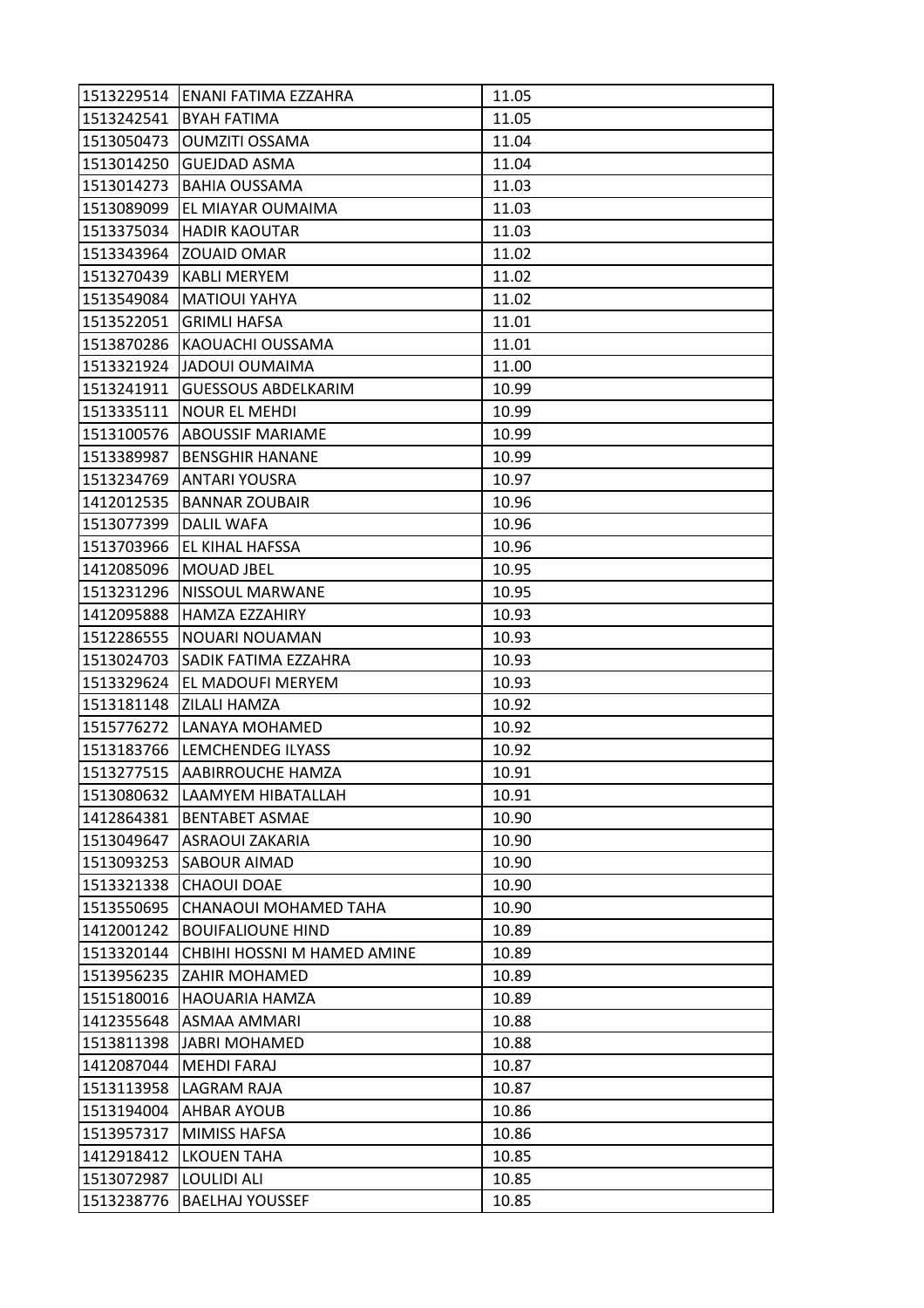| 1515059049 | <b>AIT WAHMANE YOUSSEF</b> | 10.85 |
|------------|----------------------------|-------|
| 1513066133 | <b>ANAYNYAA YOUSSEF</b>    | 10.85 |
| 1513099701 | <b>LAAZIRI NIHAL</b>       | 10.85 |
| 1513100227 | NAJMI CHAIMAA              | 10.85 |
| 1513270533 | LAKOUAM IMAD               | 10.84 |
| 1513348360 | EL HAF AN H CHAM           | 10.84 |
| 1513346347 | <b>MEZIANE MAHA</b>        | 10.83 |
| 1513520689 | <b>SAAAD ANASS</b>         | 10.82 |
| 1513000505 | <b>GRINE HIND</b>          | 10.81 |
| 1513002261 | <b>ZERAIDI SAIF</b>        | 10.80 |
| 1513529920 | <b>AAROUR SALMA</b>        | 10.80 |
| 1513025309 | <b>OUHASSOUNE YASSINE</b>  | 10.80 |
| 1513104932 | <b>KHARSSOUS FAYCAL</b>    | 10.79 |
| 1513242488 | <b>HAMMOUCH AYOUB</b>      | 10.79 |
| 1513024043 | LATKAL HAJAR               | 10.78 |
| 1513231292 | <b>ANTARI OMAR</b>         | 10.78 |
| 1513363915 | <b>MATCHI AYOUB</b>        | 10.78 |
| 1513527960 | <b>BELAABED HOUDA</b>      | 10.78 |
| 1513080845 | <b>BOUMASMOUD SOUFIANE</b> | 10.78 |
| 1513283381 | <b>OUADOUDI HASNAA</b>     | 10.77 |
| 1513234445 | <b>ZAKIM AYOUB</b>         | 10.76 |
| 1513363876 | MOSSATI OUSSAMA            | 10.76 |
| 1513152624 | <b>KHOBIZY SANAA</b>       | 10.75 |
| 1513098232 | <b>BOUSHAB RIDA</b>        | 10.75 |
| 1513331361 | <b>BEAILA YOUNES</b>       | 10.75 |
| 1513377359 | <b>BOUNRI KHAOULA</b>      | 10.74 |
| 1513244419 | <b>EL KHOUDRI IMANE</b>    | 10.74 |
| 1513696954 | JEBARI MOHAMED REDA        | 10.74 |
| 1412918654 | <b>TAHIRI ALAOUI ANASS</b> | 10.73 |
| 1513040034 | <b>ABDESSADAK ANAS</b>     | 10.72 |
| 1513018333 | <b>HANI SIHAM</b>          | 10.71 |
| 1513068303 | <b>ES SALMI FADOUA</b>     | 10.71 |
| 1513243838 | <b>QOSBI BADR</b>          | 10.71 |
| 1513009107 | <b>BOURZIK MOHSSINE</b>    | 10.69 |
| 1513113957 | <b>EDRIOUICH KARIMA</b>    | 10.68 |
| 1513242620 | MARMOUCHI MOU D            | 10.68 |
| 1513290765 | HAMITI MEROUANI KHALIL     | 10.68 |
| 1513806870 | <b>CHALLA MOUNAIM</b>      | 10.67 |
| 1513946268 | <b>BIBI SABRINE</b>        | 10.67 |
| 1513008066 | <b>LAHLAL SARA</b>         | 10.66 |
| 1513807129 | EL YOUSFI ASMAE            | 10.66 |
| 1412095830 | <b>IMAD ASENNANE</b>       | 10.64 |
| 1513280077 | KAABOUCH ABDESSAMAD        | 10.64 |
| 1513371349 | <b>QARA MARIEM</b>         | 10.64 |
| 1513936823 | SAOUD OUMAIMA              | 10.64 |
| 1513756785 | ALAOUI CHRIFI SALIMA       | 10.64 |
| 1512927296 | AIT MESSAAD BADR           | 10.63 |
| 1513187065 | AARAB MAJDA                | 10.62 |
| 1513350974 | <b>MRAIHY OUSSAMA</b>      | 10.62 |
| 1513048755 | TAMMAM CHARIFA             | 10.61 |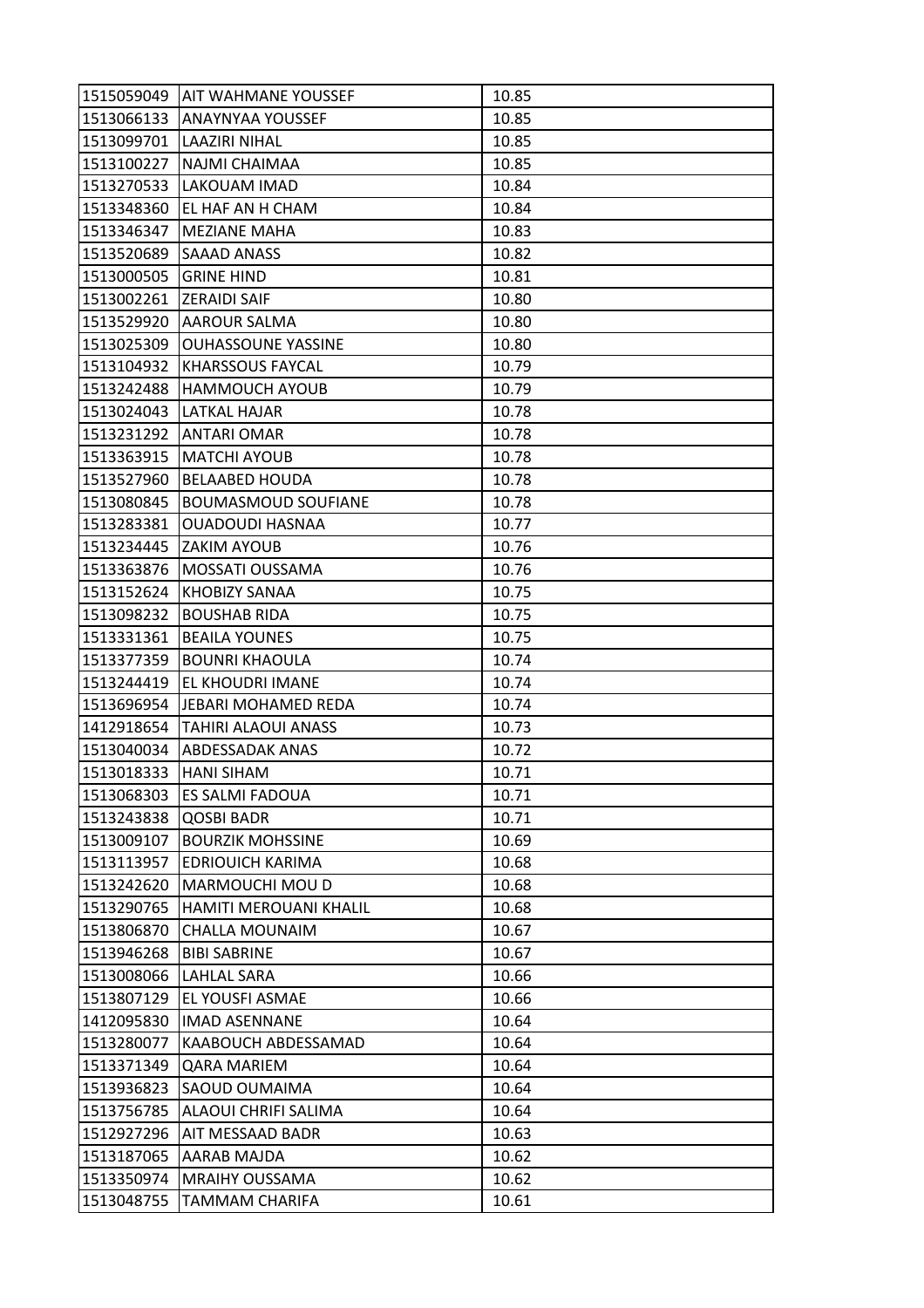| 1513343388 | <b>IEL MOUMNI HASSAN</b>     | 10.61 |
|------------|------------------------------|-------|
| 1515002417 | <b>ATIF BELAID</b>           | 10.61 |
| 1513068199 | <b>ALOULLAL ABDELMOUNAIM</b> | 10.61 |
| 1513345526 | <b>AKKAD AYA</b>             | 10.61 |
| 1412347658 | LAMGHARI ANASS               | 10.60 |
| 1513036448 | AJEDDAR ABDELKADER           | 10.60 |
| 1513049024 | <b>KRAOU HICHAM</b>          | 10.60 |
| 1513543999 | TAOUDI BENSOUDA MOHAMMED     | 10.60 |
| 1412378543 | <b>LABRAK KHALED</b>         | 10.59 |
| 1512708203 | <b>BENKRIMEN YAHIA</b>       | 10.59 |
| 1513334174 | OTMANI ABDERRAHMANE          | 10.59 |
| 1513691405 | DAHDOUH LOUBNA               | 10.59 |
| 1411026051 | TIMOR BRAHIM                 | 10.57 |
| 1513809790 | SELLIKA NADIA                | 10.57 |
| 1513100231 | TAHIRI ZAHIRA                | 10.57 |
| 1513008386 | <b>EL HABIB OUMAIMA</b>      | 10.56 |
| 1513291458 | <b>IDBARKA MEHDI</b>         | 10.55 |
| 1513080634 | BENABAD AHMED AL MOUATAMID   | 10.55 |
| 1513376109 | DIHAJ CHAIMAA                | 10.55 |
| 1412732373 | <b>ADIB BOUGHDAD</b>         | 10.54 |
| 1513231258 | YADAOUI MOHAMED KHALIL       | 10.54 |
| 1513758215 | <b>BEL GHARB NIHAL</b>       | 10.54 |
| 1513365159 | EL JADID IMAD                | 10.54 |
| 1513611380 | <b>BOUZIANI HAFSA</b>        | 10.52 |
| 1513024035 | CHABBA LOUBNA                | 10.52 |
| 1513080155 | <b>EL FANI SOUFIANE</b>      | 10.52 |
| 1513154244 | EL MAATAOUI WIJDANE          | 10.52 |
| 1513160426 | <b>SAAD AMINE</b>            | 10.52 |
| 1513017161 | IRABOUA ABDERRAHIM           | 10.51 |
| 1513078473 | SADDIKI OUMAIMA              | 10.51 |
| 1513031363 | ID BELLA MOHAMED             | 10.50 |
| 1513049648 | <b>ER RAYANI KHALIL</b>      | 10.50 |
| 1513023471 | ECHADLAOUI SALAHEDDINE       | 10.49 |
| 1412070449 | SOUKAINA OULEDSIDI ALI       | 10.49 |
| 1513331281 | <b>DAHIRY ANASS</b>          | 10.49 |
| 1412007786 | <b>BELHOUCHA MOHAMED</b>     | 10.48 |
| 1513008410 | AIT IBOURK HAMZA             | 10.48 |
| 1513165316 | <b>HARFI AYMEN</b>           | 10.47 |
| 1513525972 | EL AMMARI FOUZIA             | 10.47 |
| 1513546955 | <b>RKIOUAK BRAHIM</b>        | 10.47 |
| 1513160458 | <b>KARDOUDI DALAL</b>        | 10.46 |
| 1513183860 | <b>GHANDI IMANE</b>          | 10.46 |
| 1412629264 | <b>RHAIB KHAOULA</b>         | 10.45 |
| 1513074329 | LAMAACHI MOHAMED             | 10.45 |
| 1513543918 | <b>DADA SOUKAINA</b>         | 10.45 |
| 1513084235 | EL MAGRI ABDESSALAM          | 10.43 |
| 1513226659 | EL JADALI OUMAIMA            | 10.43 |
| 1513534198 | <b>ELOSROUTI YOUSSEF</b>     | 10.43 |
| 1513692768 | <b>FADILI YOUSRA</b>         | 10.43 |
| 1412854531 | <b>MEZIANE AICHA</b>         | 10.42 |
|            |                              |       |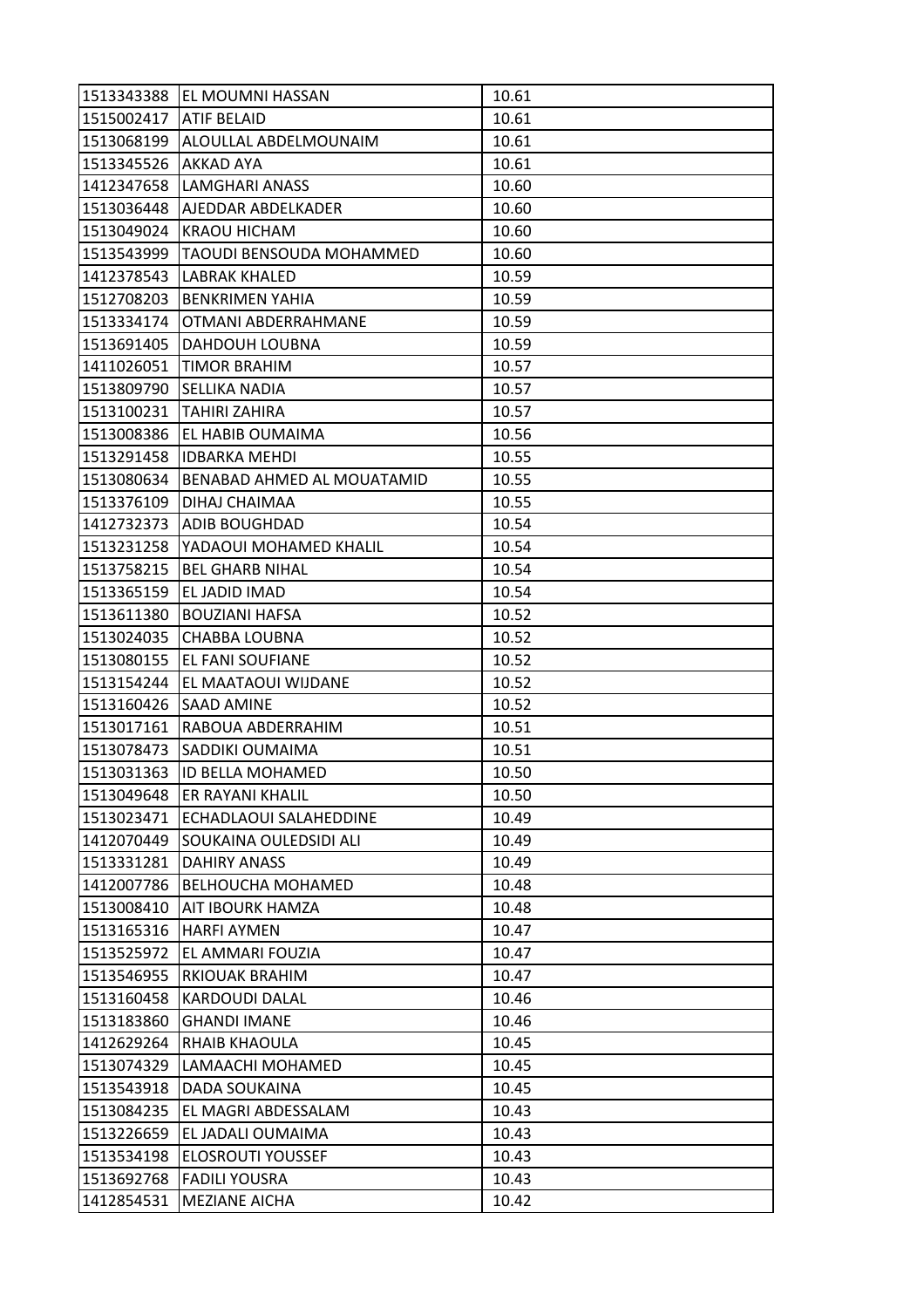| 1513522778 | <b>HABIBI OMAR</b>                  | 10.42 |
|------------|-------------------------------------|-------|
| 1513004263 | <b>ENNAFOUH ASMAE</b>               | 10.42 |
| 1513008411 | <b>KOURMOU OMAR</b>                 | 10.42 |
| 1513160380 | <b>KARIM HAJAR</b>                  | 10.41 |
| 1515595580 | <b>OUAALLA ABDELAZIZ</b>            | 10.41 |
| 1412284047 | KEMMACH YAHIA                       | 10.40 |
| 1513078642 | AIT EL ABBAS ILIAS                  | 10.40 |
| 1513369107 | WALJI ADAM                          | 10.40 |
| 1513949726 | <b>BEN MOULOUD AYOUB</b>            | 10.40 |
| 1513008551 | <b>ELHIANI YOUSSEF</b>              | 10.40 |
| 1513040195 | <b>BEN L HOUARI HAMZA</b>           | 10.40 |
| 1513946631 | RMILA OMAYMA                        | 10.40 |
| 1414983358 | <b>ISSEGUE ABDELLATIF</b>           | 10.39 |
| 1513113311 | <b>BOUCHRA ERRABHI</b>              | 10.39 |
| 1513248176 | EL YANDOUZI AHMED YASSINE           | 10.38 |
| 1513068197 | <b>BABI KHADIJA</b>                 | 10.37 |
| 1513931636 | <b>ZINE EL ABIDINE ISSAM</b>        | 10.37 |
| 1513000369 | CHAMMAA CHADIA                      | 10.37 |
| 1513009030 | RIAD ABDELLAH                       | 10.36 |
| 1513016527 | <b>OUMELLOUK FOUZIA</b>             | 10.36 |
| 1513544751 | <b>EL KHLYFY YOUSSEF</b>            | 10.36 |
| 1412620610 | WAGA ABDERRAHIM                     | 10.35 |
| 1512050145 | <b>TAOUIR ISMAIL</b>                | 10.35 |
| 1513014191 | ID BOUALIM HASSAN                   | 10.35 |
| 1513036810 | NABOULSI NASSIMA                    | 10.35 |
| 1513012848 | <b>ELGHALI AYOUB</b>                | 10.34 |
| 1513231200 | ACHIBANE EL MEHDI                   | 10.34 |
| 1412937250 | ZYANI OUMAIMA                       | 10.34 |
| 1412908671 | <b>HAJJI CHAIMAE</b>                | 10.33 |
| 1512934625 | <b>KOUROUCH ISMAIL</b>              | 10.33 |
| 1513528245 | LAYOUNI ZAKARIA                     | 10.33 |
| 1412325762 | <b>HAIBER ISMAIL</b>                | 10.32 |
| 1515002387 | <b>IBOURKI OMAR</b>                 | 10.31 |
| 1412741016 | <b>ACHETOUANE AMINE</b>             | 10.30 |
| 1513271177 | <b>TAIF IMANE</b>                   | 10.30 |
| 1513337442 | <b>BINDECH HALA</b>                 | 10.30 |
| 1513279441 | <b>FAKHREDDINE YOUSSEF</b>          | 10.29 |
| 1513319975 | <b>CHOUAIB ZAINEB</b>               | 10.28 |
| 1412329545 | <b>CHANNANE IKRAM</b>               | 10.28 |
| 1412228477 | <b>ILYAS KHEBBAZ</b>                | 10.27 |
| 1513334473 | <b>BOUAISSI OUMAIMA</b>             | 10.27 |
| 1412370255 | <b>ESSALAMI KHAOULA</b>             | 10.26 |
| 1513237814 | <b>BIARE AMINE</b>                  | 10.26 |
| 1412239378 | <b>SOUHAYL NAIMI</b>                | 10.25 |
| 1513936575 | RIADI OUMAYMA                       | 10.25 |
| 1513803557 | EL MAHDI ZOUHAIR                    | 10.25 |
| 1513073037 | KHADRAOUI HICHAM                    | 10.24 |
| 1513227622 | <b>IBNOU KHALID ELBELGHITI ASMA</b> | 10.24 |
| 1513349103 | <b>MOUSSANI EL MEHDI</b>            | 10.24 |
| 1515893621 | <b>OUARDINI ANAS</b>                | 10.24 |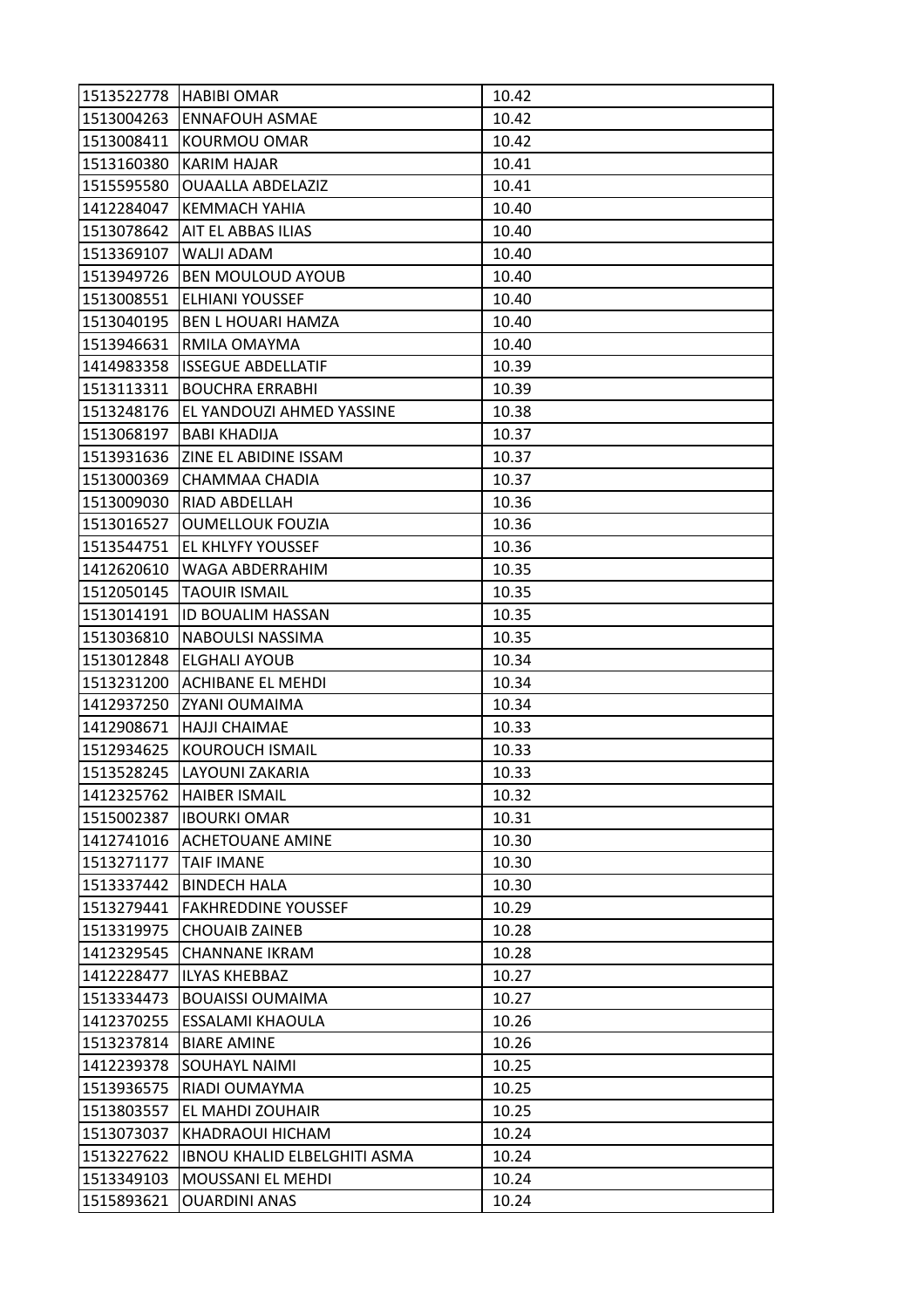| 1511086206 | <b>JAMMANI ASSYA</b>         | 10.23 |
|------------|------------------------------|-------|
| 1513852087 | YASSINE SAFAA                | 10.23 |
| 1513250107 | IAIT YAHIA HAMZA             | 10.23 |
| 1513272022 | <b>HATIBI NISSRINE</b>       | 10.22 |
| 1512340226 | SAAOUF OUMAIMA               | 10.22 |
| 1513014939 | <b>HOUCH YOUNES</b>          | 10.22 |
| 1513093182 | ABOULKHIR MOHAMEDNASSIM      | 10.21 |
| 1513238784 | <b>BARAKAT AZIZA</b>         | 10.21 |
| 1513228692 | <b>KASSIM SOUKAINA</b>       | 10.20 |
| 1513279322 | <b>EL HOSSI AMINE</b>        | 10.20 |
| 1412067471 | <b>MOHAMED FAHD TEBAA</b>    | 10.18 |
| 1513008514 | <b>BENZGUIL ANAS</b>         | 10.18 |
| 1412053703 | <b>OUACHCHAN ABDELHADI</b>   | 10.17 |
| 1412378419 | <b>HILAL SOUKAINA</b>        | 10.17 |
| 1513074434 | <b>AMMAR NAOUFEL</b>         | 10.17 |
| 1513273239 | <b>KHOLTI ABLA</b>           | 10.17 |
| 1513288065 | R BAITI JIHAD                | 10.17 |
| 1513077426 | NEJJARI ISSAM                | 10.16 |
| 1513083208 | KHACHIA FATIMA EZZAHRA       | 10.16 |
| 1513149851 | <b>MALID NOUHAILA</b>        | 10.16 |
| 1512926134 | <b>ISSOUANI ABDELGHANI</b>   | 10.15 |
| 1513098134 | <b>HIBAL MAHDI</b>           | 10.15 |
| 1512703809 | <b>BOUMHIDI OMAR</b>         | 10.14 |
| 1513034612 | DARAAJ KARIM                 | 10.14 |
| 1513283212 | <b>FARDALI ELMEHDI</b>       | 10.14 |
| 1512007967 | <b>BACHAOU MOUNTACER</b>     | 10.14 |
| 1513111694 | <b>BENKADI LAMIA</b>         | 10.13 |
| 1412064667 | <b>ACHRAF MAACH</b>          | 10.13 |
| 1513068113 | <b>BABI RIHAB</b>            | 10.11 |
| 1513381624 | <b>BENZINA AHMED</b>         | 10.11 |
| 1513037667 | <b>BOUGARNE KAOUTHAR</b>     | 10.10 |
| 1513037808 | <b>HABYBY OMAR</b>           | 10.10 |
| 1513279954 | <b>ZANARI ALAAEDDINE</b>     | 10.10 |
| 1513320147 | <b>MAZER ISMAIL</b>          | 10.10 |
| 1513337449 | <b>REDA NOURA</b>            | 10.10 |
| 1513606133 | YAHI YASSMINE                | 10.09 |
| 1515265939 | <b>BENTIFOUR AMAL</b>        | 10.09 |
| 1513605687 | ELMOUJAHDI SAMI              | 10.09 |
| 1513001799 | <b>CHMIMO IMANE</b>          | 10.08 |
| 1513084362 | <b>CHAMACH CHAIMA</b>        | 10.08 |
| 1412008022 | NEJDI MOHAMED-AMINE          | 10.08 |
| 1412357453 | <b>RIHI AYOUB</b>            | 10.08 |
| 1412282579 | SOULAIMANI SARA              | 10.07 |
| 1412854493 | <b>KADI WALID</b>            | 10.07 |
| 1412865364 | <b>MAHREZ YOUSSEF</b>        | 10.07 |
| 1513030915 | ANESSAFOU OUSSAMA            | 10.07 |
| 1513040035 | <b>LECHGAR OTHMAN</b>        | 10.07 |
| 1513152139 | <b>OUMARGHAD AHMED AMINE</b> | 10.07 |
| 1412369917 | EZZAKANI ASMAA               | 10.07 |
| 1513152593 | <b>KHEROUAI SABRINE</b>      | 10.07 |